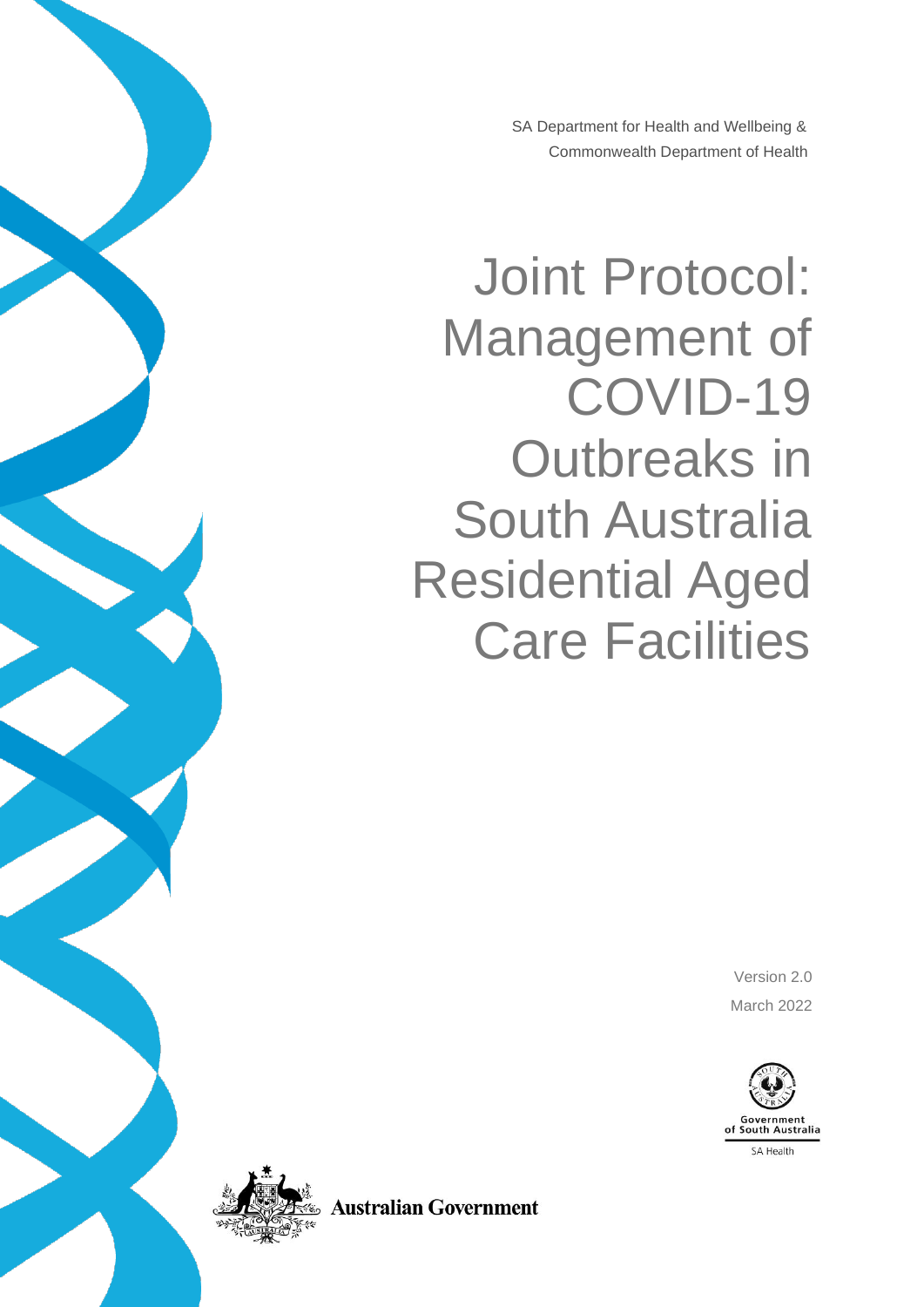# Contents

| 1. |  |
|----|--|
| 2. |  |
| 3. |  |
| 4. |  |
| 5. |  |
|    |  |
|    |  |
|    |  |
|    |  |
| 6. |  |
| 7. |  |
|    |  |
|    |  |
|    |  |
|    |  |
|    |  |
|    |  |
|    |  |
|    |  |
|    |  |
|    |  |
|    |  |
|    |  |
| 1. |  |
| 2. |  |
| 3. |  |
|    |  |
|    |  |
| 4. |  |
|    |  |
|    |  |
|    |  |
|    |  |
|    |  |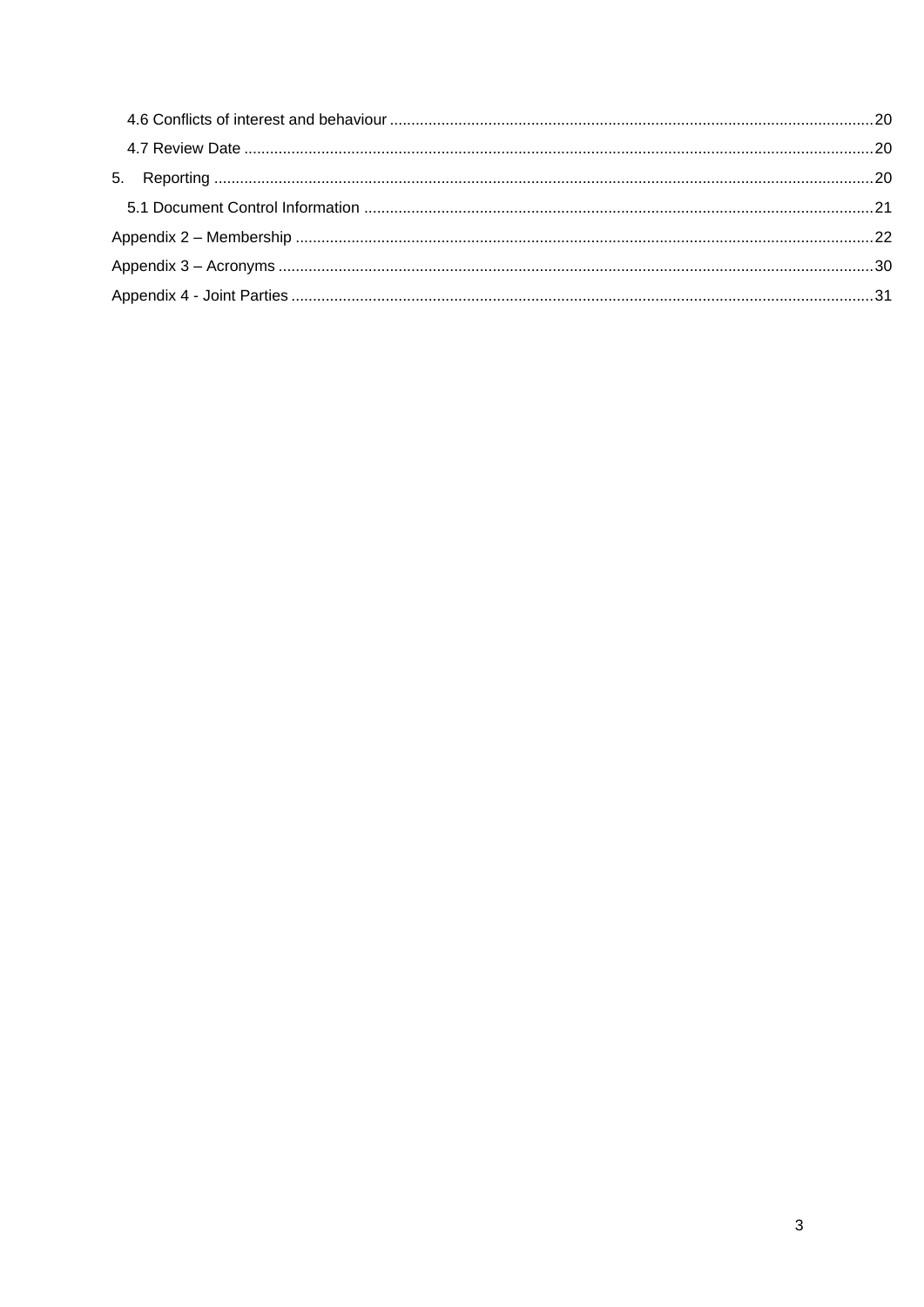# <span id="page-3-0"></span>1. Parties

**The South Australian Government** represented by the Department for Health and Wellbeing (DHW) and **The Commonwealth Government** represented by the Department of Health (DoH).

## <span id="page-3-1"></span>2. Purpose

The purpose of this protocol is to formalise the coordination of government support to an aged care approved provider in their management of a COVID-19 exposure or outbreak in a Commonwealth funded residential aged care facility (RACF) in South Australia (SA). This includes facilities funded by the Commonwealth under the Multi-purpose Service (MPS) and the National Aboriginal and Torres Strait Island Flexible Aged Care (NATSIFAC) programs.

This protocol outlines the roles and responsibilities of relevant parties, governance structures, escalation procedures and expectations around information sharing, coordination activities and timeframes.

# <span id="page-3-2"></span>3. Objectives

The primary objectives of this protocol are to optimise safety, health and wellbeing for all residents and staff in impacted RACFs (irrespective of their COVID-19 status), and to contain and control the outbreak to bring it to an end as quickly and safely as possible.

## <span id="page-3-3"></span>4. When to Implement this Protocol

The protocol will be enacted to guide the roles and responsibilities of key parties in a range of COVID-19 scenarios; from a COVID-19 exposure in a RACF by a staff member or visitor, through to multiple concurrent outbreaks in RACF requiring a large-scale emergency response. It is intended to operate while COVID-19 is being managed under pandemic arrangements and the State Control Centre – Health (SCC-H) is in operation.

Each outbreak will differ according to conditions within the RACF, the wider local circumstances such as extent of community transmission, the number of outbreaks, the local geographical context and other variables.

The protocol is intended to be a companion to the *[SA COVID-19 Strategy for Residential Aged Care](http://www.sahealth.sa.gov.au/covidagedcare)  [Facilities](http://www.sahealth.sa.gov.au/covidagedcare)* and the *RACF Rapid Response Team escalation process*.

## <span id="page-3-4"></span>5. Situation and Response

The protocol will be applied proportionately based on a risk assessment of the features of the outbreak and the wider SA context. The response will be guided by situational triggers and level of risk, with only those RACF COVID-19 outbreaks identified by the Communicable Disease Control Branch, COVID Operations (CDCB) via a risk assessment as 'high' or 'critical' risk being escalated to the SCC-H to facilitate a coordinated response. RACF providers experiencing COVID-19 exposures and outbreaks assessed by CDCB as 'low' or 'medium' risk will continue to receive support to manage the situation by CDCB and the Commonwealth DoH, in line with usual practice.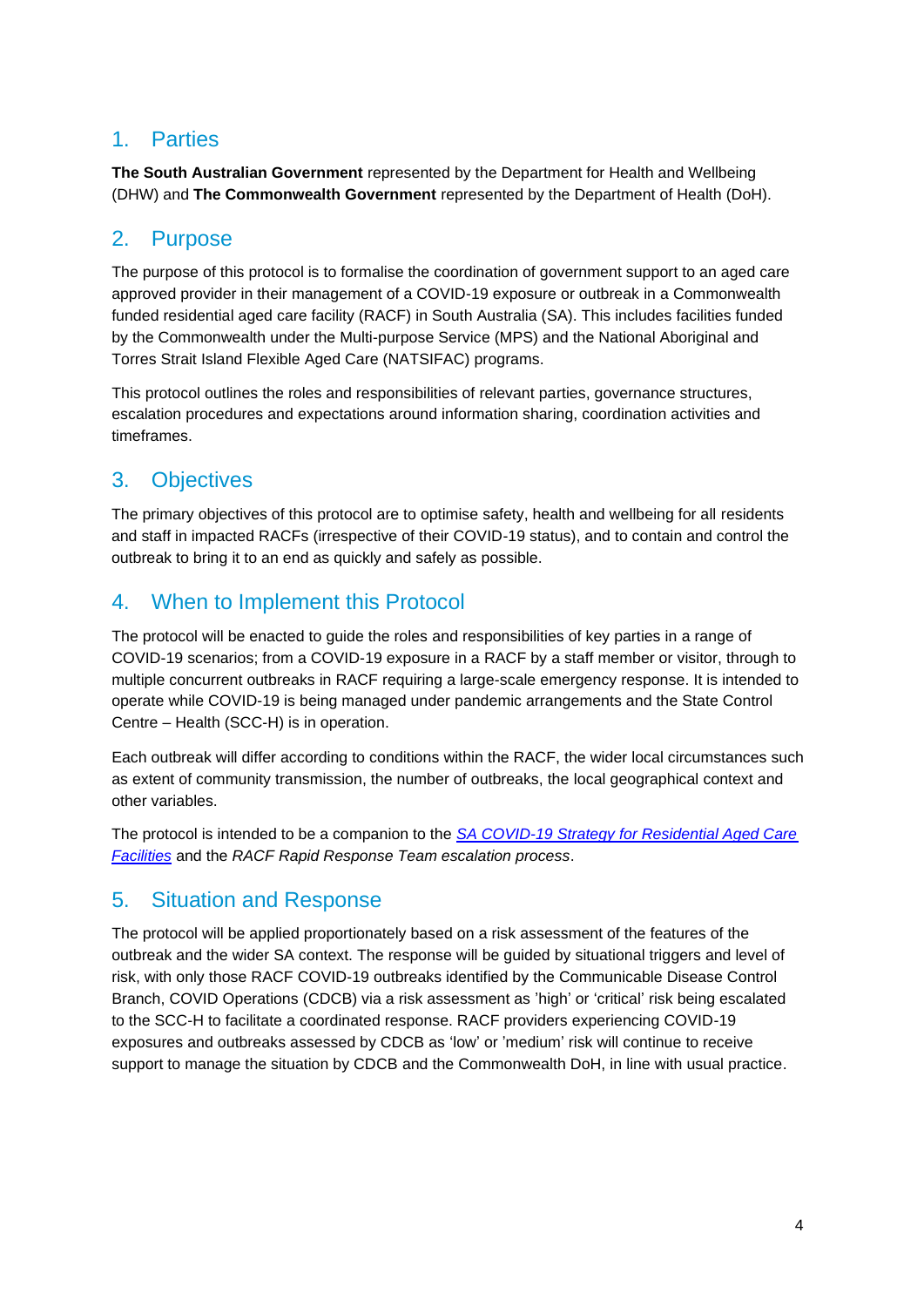## <span id="page-4-0"></span>**5.1 Exposure and outbreak definitions**

The definitions used to guide the public health response and management of COVID-19 in South Australian RACF are aligned to the *[CDNA National Guidelines for the prevention, control and public](https://www.health.gov.au/resources/publications/cdna-national-guidelines-for-the-prevention-control-and-public-health-management-of-covid-19-outbreaks-in-residential-care-facilities-in-australia)  [health management of COVID-19 outbreaks in residential care facilities in Australia](https://www.health.gov.au/resources/publications/cdna-national-guidelines-for-the-prevention-control-and-public-health-management-of-covid-19-outbreaks-in-residential-care-facilities-in-australia), which may be* updated from time to time<sup>1</sup>:

#### **A RACF COVID-19 exposure is defined as:**

Any case of COVID-19 in staff, residents or a visitor at the facility during their infectious period that does not meet the definition of an outbreak.

#### **A RACF COVID-19 outbreak is defined as either:**

- Two or more residents of a RACF who have been diagnosed with COVID-19 via rapid antigen test (RAT) or PCR test within 5 days and has been onsite at the RACF at any time during their infectious period; or
- Five or more staff, visitors and/or residents of the RACF diagnosed with COVID-19 through RAT or PCR test within past 7 days who worked/visited during their infectious period.

The infectious period is generally considered to commence 48 hours prior to symptom onset or test date if asymptomatic, and to last for 10 days.

## <span id="page-4-1"></span>**5.2 RACF exposure to a COVID-positive case**

COVID-19 is a notifiable disease under the *South Australian Public Health Act 2011*. Individual results of staff and/or residents of a RACF who test positive to COVID-19 must be reported to the Communicable Disease Control Branch (CDCB), Department for Health and Wellbeing (DHW) and the Commonwealth Department of Health (DoH).

**Upon confirmation of a RACF COVID-19 Exposure**, CDCB will liaise with the RACF directly, as required, to monitor the situation and provide advice.

Whilst any active RACF COVID-19 exposures or outbreaks exist in South Australia, CDCB will provide a daily **Aged Care Summary Report**, inclusive of all current exposures and outbreaks, to the following agencies:

- Office for Ageing Well (OfAW)
- $>$  SCC-H
- DoH
- Aged Care Quality and Safety Commission (ACQSC)

## <span id="page-4-2"></span>**5.3 Identified RACF COVID-19 Outbreak**

Once a **COVID-19 outbreak** has been identified, the RACF is required to send a line list of positive residents (including names and dates of birth) and staff (including names and mobile phone numbers) to CDCB. CDCB will undertake an initial risk assessment of the outbreak to determine the priority level for response.

<sup>&</sup>lt;sup>1</sup> Notification of one or more cases among residents, and/or two or more staff triggers a Commonwealth response proportionate to the facility's case situation.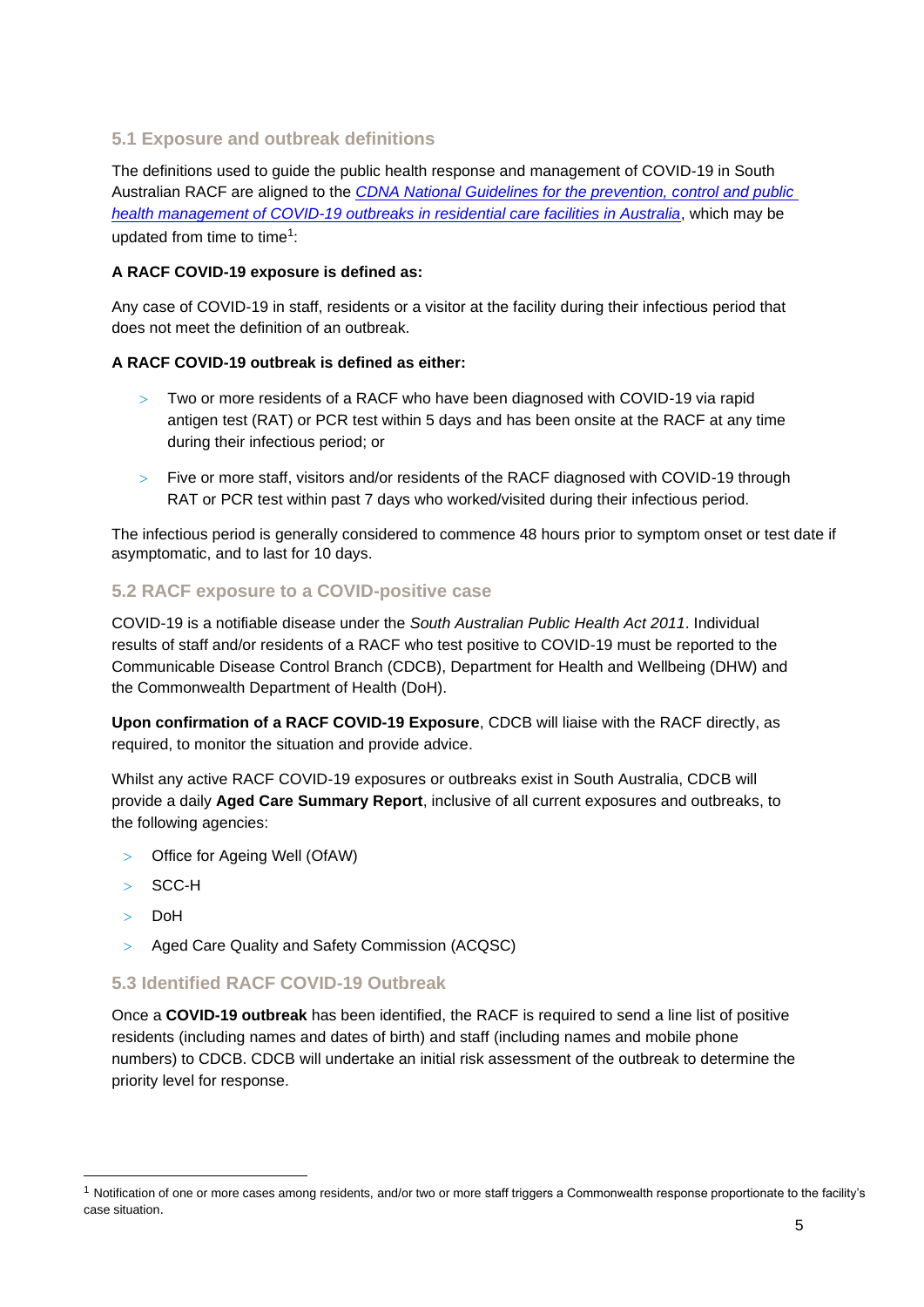Where the outbreak is assessed by CDCB as 'medium' risk or below, CDCB will liaise with the RACF directly, as required, to monitor the situation and provide advice to the facility to support them in managing the outbreak.

Where the outbreak is assessed by CDCB as 'high' or 'critical' risk, CDCB will escalate the matter to the SCC-H to coordinate the response.

Upon notification of a 'high' or 'critical' risk COVID-19 outbreak in a RACF, the SCC-H Aged Care Response Team (or other appointed team) will contact the RACF to discuss the outbreak situation and schedule an initial Outbreak Management Team (OMT) meeting. The timeframe for this meeting will depend on the level of risk identified and any other relevant factors.

The initial OMT meeting will include delegates from the following agencies:

- SCC-H
- > CDCB
- OfAW
- > DoH
- > ACQSC
- > Impacted RACF
- > SA Ambulance Service (SAAS), if required

The outcomes of the OMT meeting will determine whether the outbreak requires a Response Coordination Team (RCT) to be established, and/or a Health Rapid Response Team (HRRT) (including clinical support) to be assigned. It will also define the actions required by the RCT and/or HRRT, including whether the HRRT with clinical support (e.g. SAAS or HRRT clinicians) will be deployed to the RACF or whether support will be provided remotely.

In some circumstances, a HRRT (including clinical support) will be deployed to the site following initial phone contact with the RACF, to enable a more thorough assessment of the situation and level of risk to be undertaken. In the instance of the outbreak being reported after hours or where an immediate clinical response is required, SAAS may be engaged to provide such support 24/7.

If clinical intervention is required, the relevant Local Health Network Aged Care Rapid Response Team will be deployed as part of the HRRT, as advised by the SCC-H forward commander.

Regular OMT meetings will be scheduled throughout the duration of the outbreak to coordinate and monitor the response. An RCT and/or HRRT (including deployment of a LHN Aged Care Rapid Response Team) may be established and assigned at any stage during the outbreak, as required.

The primary aims of the OMT meetings are to:

- a) support the RACF in establishing a response through their own RACF Outbreak Coordinator and Management Team
- b) manage the outbreak to minimise transmission of COVID-19
- c) transition the RACF back to business as usual.

An RCT will be established if the outcomes of an OMT indicate that additional coordination of resources or escalation of action is required. The RCT will identify the increased response actions required, consider risks and mitigations, and coordinate the appropriate agency/service providers to execute and manage them accordingly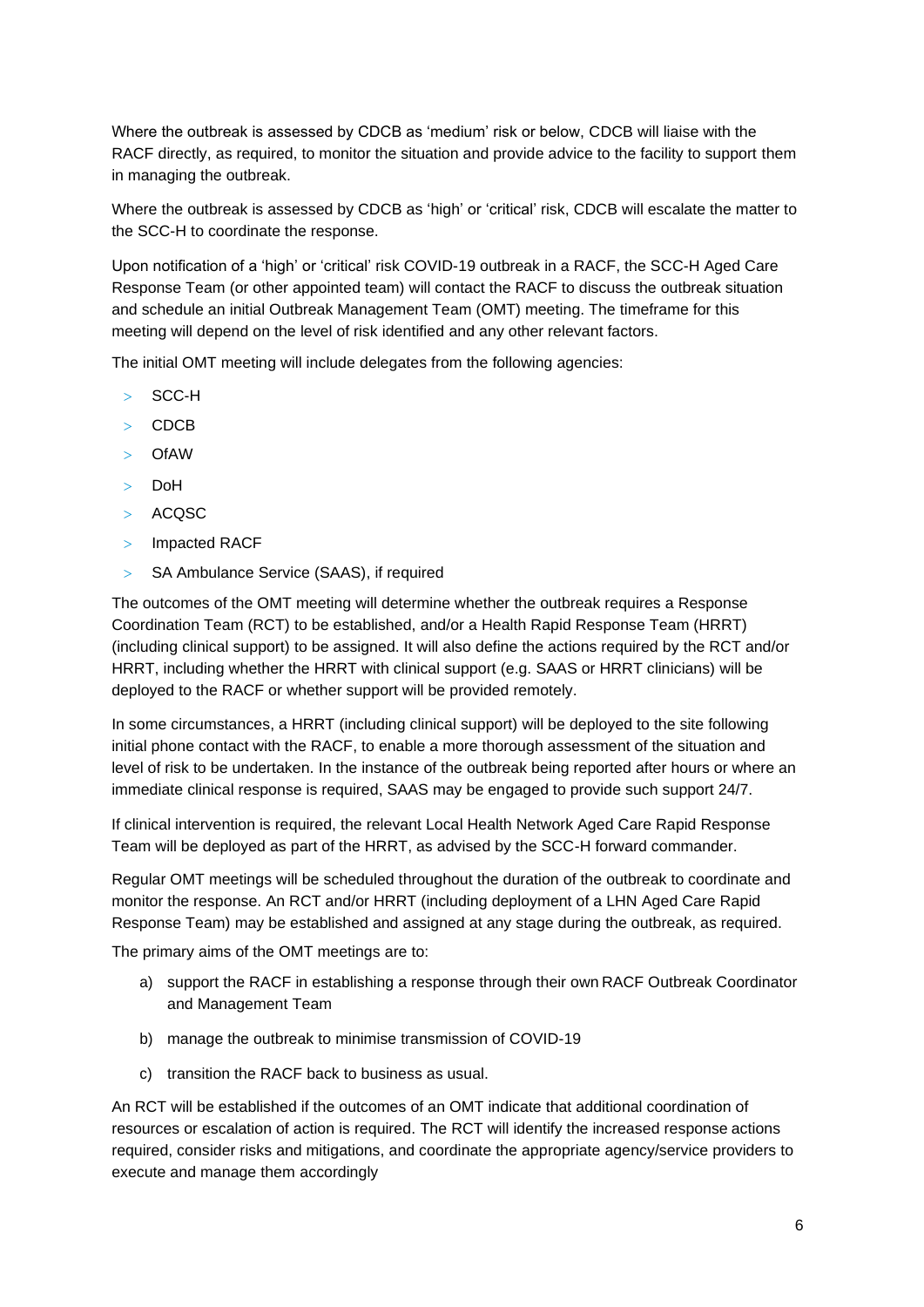The RCT will include delegates from the following agencies, and may include additional senior delegates, as required:

- $>$  SCC-H
- $>$  CDCB
- OfAW
- DoH
- > ACQSC
- > Relevant LHN, if required
- > SAAS, if required

## <span id="page-6-0"></span>**5.4 Multiple RACFs with Identified COVID-19 Outbreaks**

**During high-risk periods of multiple concurrent COVID-19 outbreaks in RACFs,** the Deputy State Controller SCC-H, will activate the **SA Aged Care COVID Emergency Response Group** to provide strategic direction, active oversight and escalated decision making.

The activation of the SA Aged Care COVID Emergency Response Group will be communicated to relevant Ministers via Department Officials in both DoH and DHW.

The Chair of the group will be nominated by the Deputy State Controller SCC-H, with the agreed Terms of Reference enacted (see Appendix 1- [Terms of Reference\)](#page-16-0) and include delegates from the following agencies:

- OfAW (Director, OfAW is the nominated Chair)
- > SCC-H
- > CDCB
- > DoH
- $>$  ACQSC
- Relevant non-government agencies, eg. Clinpath, Aged Rights Advocacy Service (ARAS)
- Others as required, eg. SAAS, LHNs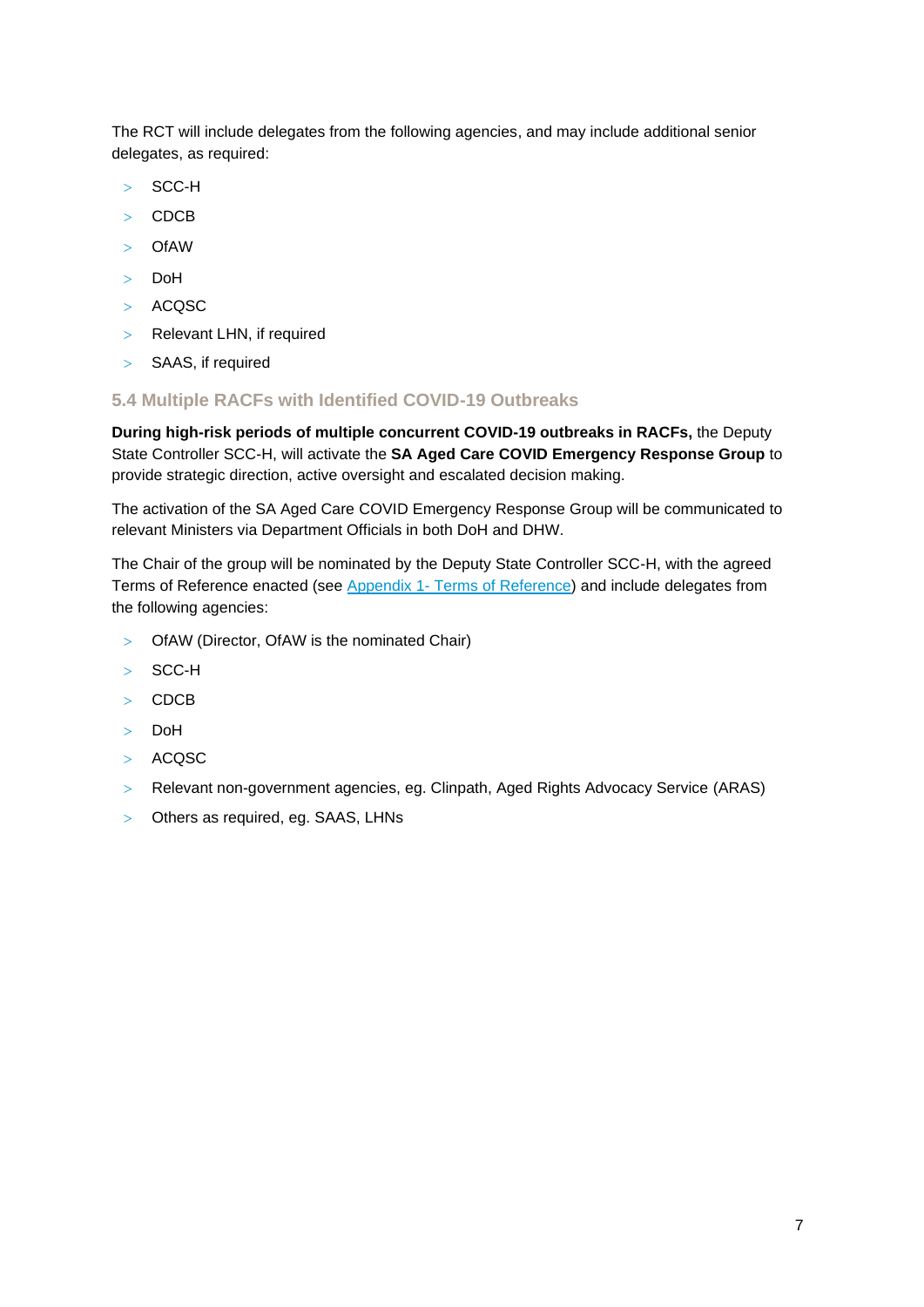# <span id="page-7-0"></span>6. Governance

The **SA Aged Care COVID Emergency Response Group** (refer to [Appendix 1 for Terms of](#page-16-0) 

[Reference\)](#page-16-0) and activities outlined in this Protocol relating to a coordinated response to a 'high' or 'critical' risk RACF COVID-19 outbreak sit within the governance structure of the existing SCC-H.

Once South Australia is no longer operating under state or public health emergency provisions, CDCB will continue to support all RACF experiencing COVID-19 outbreaks, in line with usual practice. Coordinated aged care COVID-19 response meetings, based on the existing SA Aged Care COVID Emergency Response Group, may continue to be convened in situations where coordination of State and Commonwealth government support is required. Updated Terms of Reference and membership for this group will be developed, as required, to reflect South Australia's transition to managing COVID-19 under usual business arrangements.

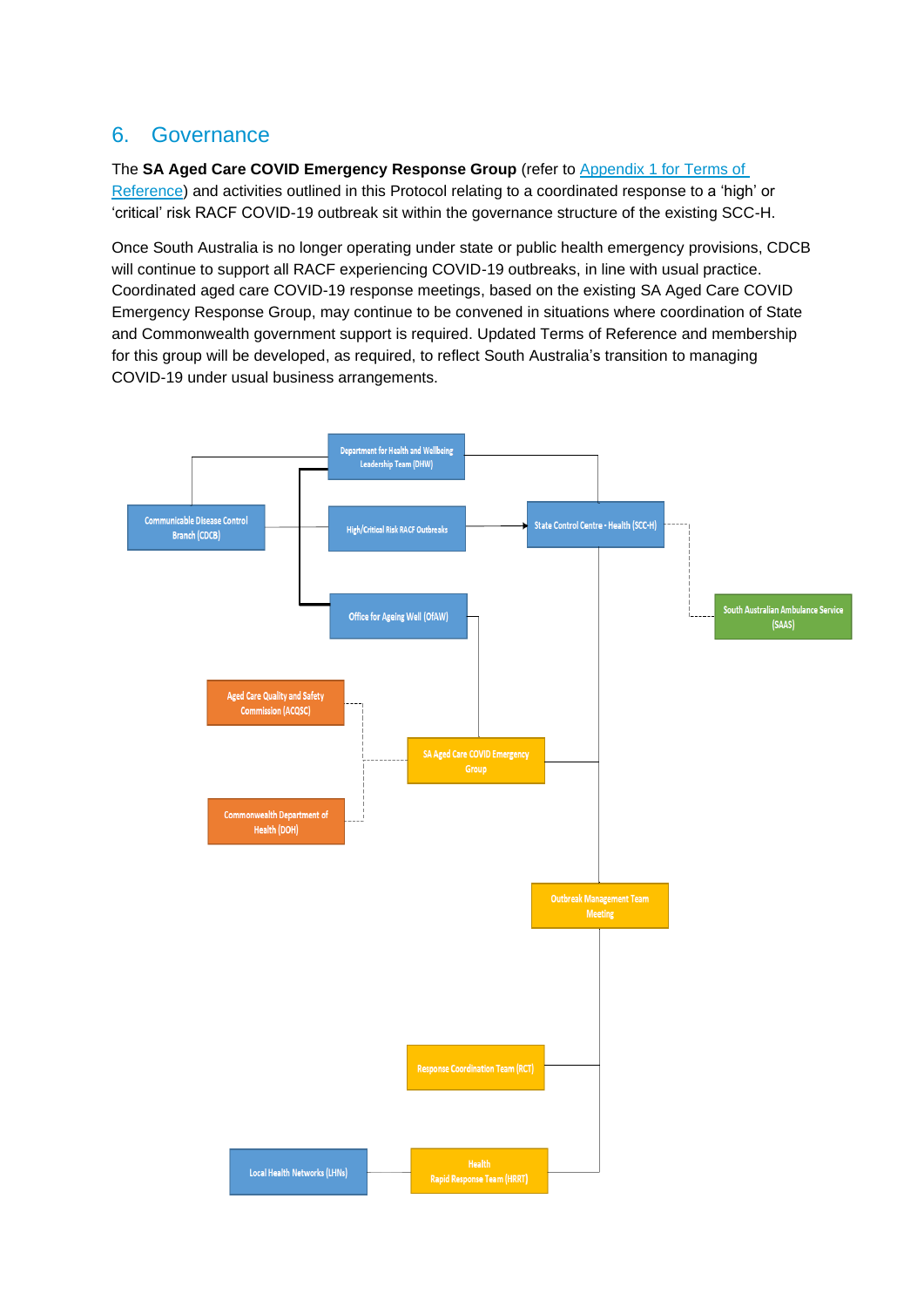# <span id="page-8-0"></span>7. Roles and responsibilities

## <span id="page-8-1"></span>**7.1 SA Government – SA Health**

#### <span id="page-8-2"></span>**Office for Ageing Well (OfAW)**

#### **Role:**

- Coordinate preparedness activity for the SA aged care sector.
- $>$  Support the RACF (provider) in an outbreak event.

#### **Tasks:**

- > Support RACF in the coordination of COVID-19 preparedness activities.
- Develop and collate supporting policies and resources to support RACF in the prevention, preparation, management and recovery stages of responding to COVID-19.
- $>$  Undertake regular engagement with representatives from the aged care sector, including aged care peak organisations, ageing advocacy organisations and aged care providers, to share information and consult on COVID-19 issues relevant to the sector.
- Chair the SA Aged Care COVID Emergency Response Group and provide secretariat support, as required.
- Facilitate COVID-19 related communications to RACF on behalf of SA Health.

#### <span id="page-8-3"></span>**Communicable Disease Control Branch (CDCB)**

#### **Role:**

- Lead the public health response to reduce the incidence and impact of communicable and infectious diseases in South Australia.
- Provide technical advice and guidance (including clinical, epidemiology and infection control) to support the on-ground management of high risk COVID-19 events, and integration with established CDCB protocols for the management of COVID-19 cases and close contacts.

- Undertake risk assessments in relation to all reported RACF COVID-19 outbreaks using an Outbreak Triage Tool and Risk Assessment.
- Where an outbreak is assessed as 'low' or 'medium' risk, provide advice and guidance to the RACF, as required, to support management of the outbreak.
- Escalate COVID-19 outbreaks identified as 'high' or 'critical' risk to the SCC-H Aged Care Response Team (or other appointed team) for a coordinated response.
- Provide advice and recommendations on COVID-19 testing of individuals in RACF, including surveillance testing and the appropriate use of Rapid Antigen Testing (RAT).
- Liaise with SCC-H and HRRTs regarding on-site clinical risk management of individual residents.
- > Participate as a member of the SA Aged Care Emergency COVID Response Group, RCT and OMT meetings to:
	- $\circ$  provide epidemiological updates and updates to assist in the management of individual high-risk COVID-19 events and maintain a level of operational preparedness relevant to the current state-wide situation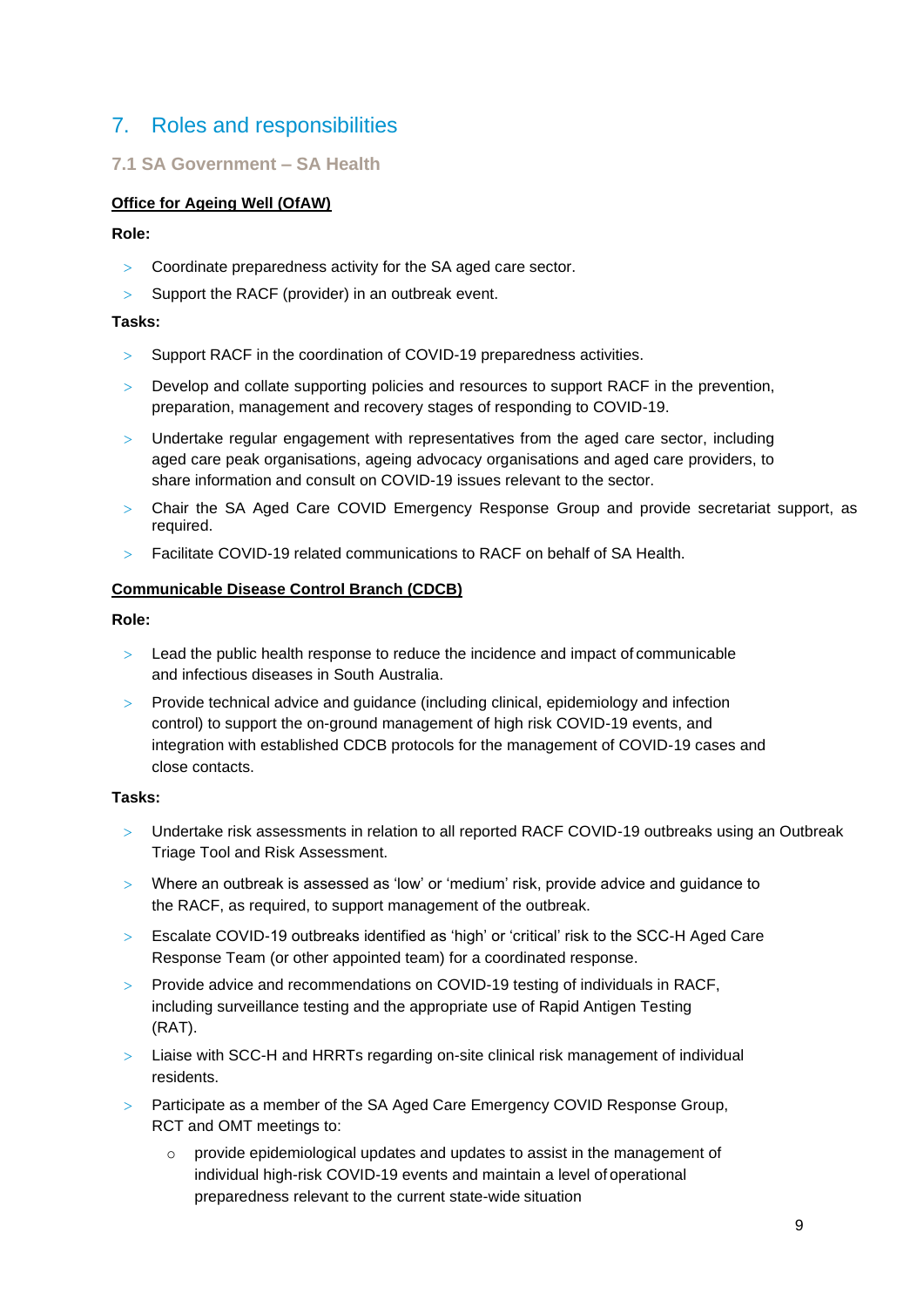- $\circ$  ensure direct liaison and communication channels with key stakeholders are maintained and to ensure CDCB directions are understood and supported.
- > Provide advice on close contacts and staff furloughing requirements.
- Provide advice and direction to support IPC in the RACF, including as a member of a HRRT deployment providing support on-site or remotely.
- > Provide outbreak management as per current internal protocols.
- Develop resources for to support management of an outbreak, as required.
- Support implementation of RACF's Outbreak Management Plan (OMP), including providing mentoring and coaching to the RACF Outbreak Management coordinator and IPC leads in relation to outbreak management processes and infection prevention and control guidance.
- Provide advice in relation to declaring an outbreak closed in relation to prescribed RACF who have had a prescribed quarantine period declared under the relevant South Australian Emergency Management Direction or other public health legislation, where required.
- Provide the required scope of SA Health reporting, including dashboard analysis.
- Provide daily Aged Care Summary Reports, inclusive of all current RACF exposure and outbreak sites, to the SCC-H, OfAW, DoH and ACQSC.

#### <span id="page-9-0"></span>**State Control Centre – Health (SCC-H)**

#### **Role:**

- The SCC-H is the operations team established by DHW to meet its requirements as control agency for COVID-19 in SA. The Aged Care Response Team (or other appointed team) within the SCC-H is tasked with coordinating the response to 'high' or 'critical' risk COVID-19 outbreaks in RACF.
- Operationalise the public health response and coordinate the emergency response for 'high' or 'critical' risk COVID-19 outbreaks in RACF; supports the establishment and deployment of HRRTs (including coordinating clinical support provided by LHNs) and other emergency response supports.
- Key liaison for the public health emergency response, including activating the SA Aged Care COVID Emergency Response Group.

- Upon notification of a 'high' or 'critical' risk outbreak from CDCB, contact the impacted RACF and convene an initial meeting of the Outbreak Team Meeting (OMT).
- Establish a Response Coordination Team (RCT) if additional coordination of resources or escalation of action is required.
- Assign a Response Officer to assist in managing the outbreak. A Forward Commander may be required if a support team or HRRT are required on-site at the RACF.
- Assign and manage the HRRTs comprised of a Forward Commander and clinical staff from the relevant LHN or DHW, depending on the response required.
- Prescribed authorised officer to declare a prescribed quarantine period in relation to a prescribed RACF under the relevant South Australian Emergency Management Direction, if required in the circumstances.
- Support the RACF and HRRT in (a) scheduling OMT meetings in line with the level of risk, and (b) effectively managing the public health aspects of the event.
- Establish a clearly defined, flexible and scalable command and control structure at the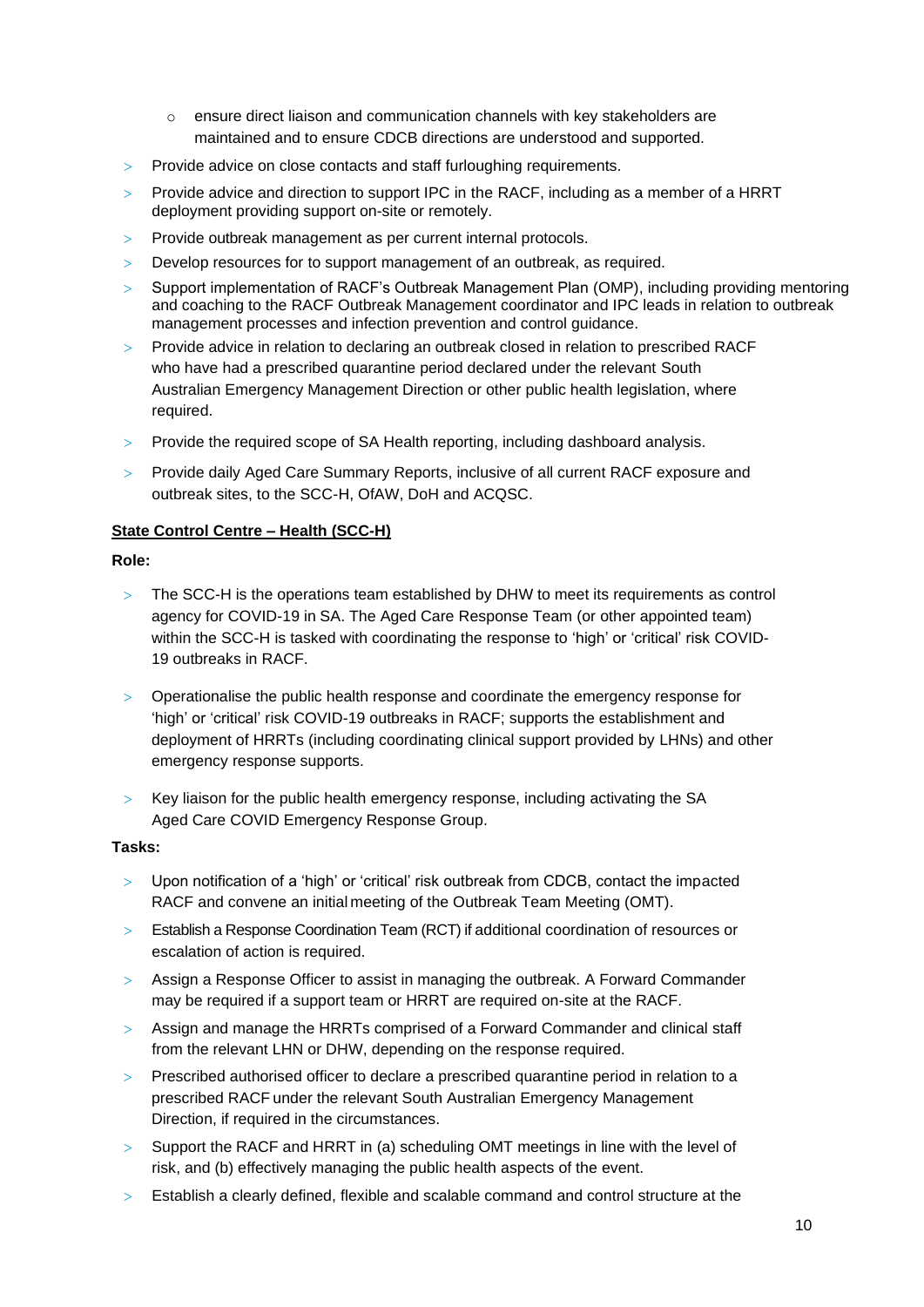outbreak location (where deemed necessary and appropriate).

- > Prescribed authorised officer to declare an outbreak closed in relation to releasing a prescribed RACF from a prescribed quarantine period under the relevant South Australian Emergency Management Direction, where required.
- Establish a means of direct communication between the outbreak site, DHW and the Commonwealth, which includes the capacity for regular tri-directional situation reports.
- Coordinate the technical advice (i.e. clinicaland infection control measures) to the RACF via the OMT meetings.
- Coordinate the additional support necessary for the effective containment of COVID-19.
- Liaise with key government and other stakeholders to ensure:
	- $\circ$  CDCB directions in relation to outbreak management are supported consistently by the SA Aged Care Emergency COVID Response Group and stakeholders
	- o clear and accurate messaging to government and external media
	- o seamless coordination between CDCB, LHN clinical support lead, the Commonwealth and other key parties.

## <span id="page-10-0"></span>**SA Ambulance Service (SAAS)**

#### **Role:**

- Maintain emergency response capacity and support to RACF residents.
- $>$  In the initial stages of a response, and prior to the arrival of the HRRT and associated clinical support, SAAS may be requested to provide initial on ground clinical support. SAAS may also be requested to lead on the ground responses should SCC-H require such as in the event of increasing outbreak cases.

#### **Tasks:**

- $>$  Establish a rapid Incident Management team to oversee initial event.
- > Immediately insert information into SACAD to ensure identification of epidemiological risk.
- Continue to provide emergency responses into the RACF as required, completing a full risk assessment and donning appropriate PPE.
- Be guided by direction from the SCC-H for ongoing requirements.

#### <span id="page-10-1"></span>**Health Rapid Response Team (HRRT)**

#### **Role:**

- Delivers the public health emergency response and supports RACFs in executing their roles. This may be delivered physically onsite or in a virtual capacity, contingent on the circumstances.
- The scope of the HRRT response will be proportionate to the situation-specific risks and state-wide capacity, and may include deployment of the relevant Local Health Network Aged Care Rapid Response Team

- Assist the RACF management with immediately establishing an Outbreak Management Coordinator and OMT, if the RACF has not yet done so.
- $>$  Support implementation of the RACF OMP.
- Undertake onsite RACF infection control risk assessment and provide expert advice on COVID-19 infection prevention and control.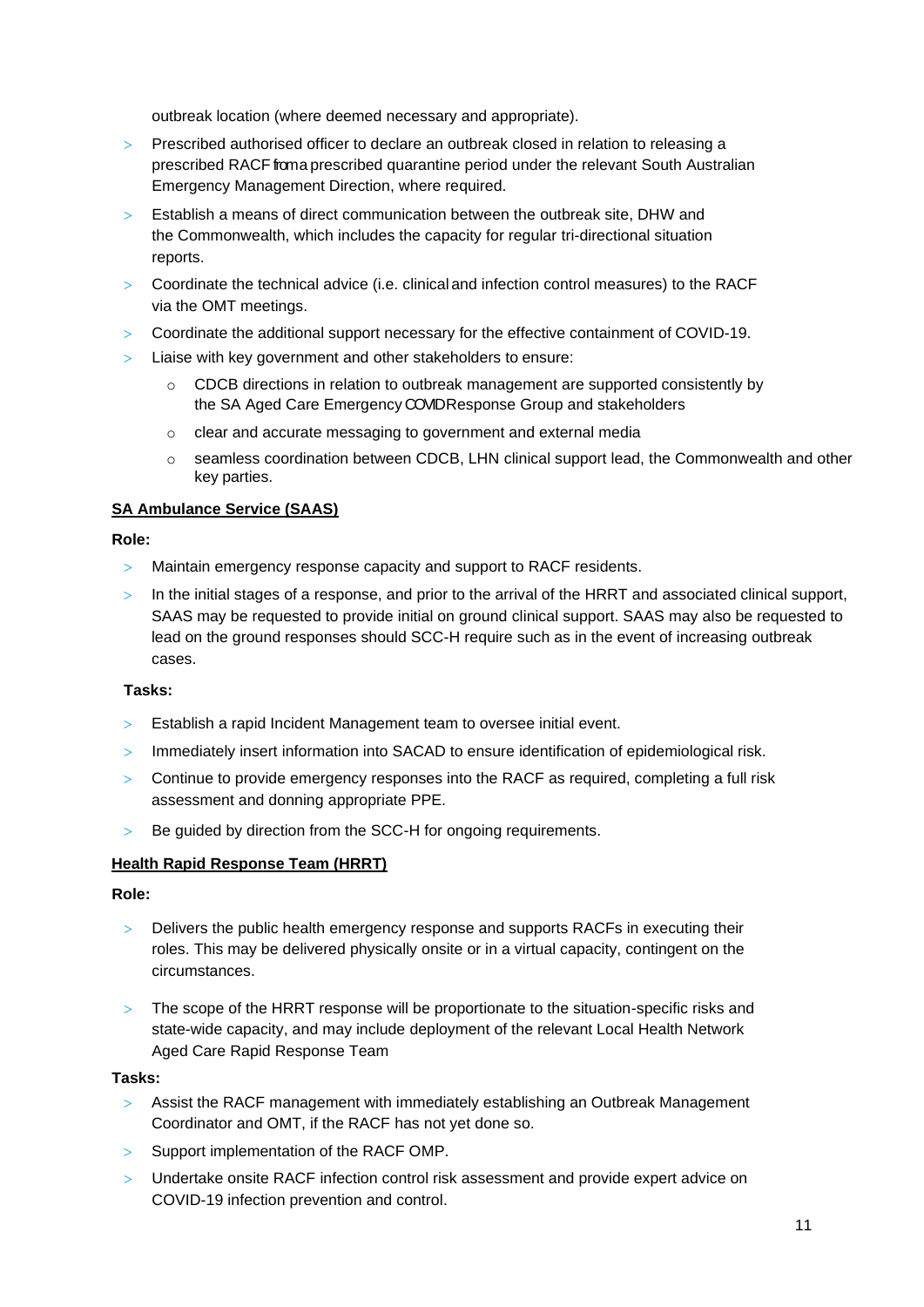- $>$  Active surveillance, investigation and management of cases in staff and residents.
- Facilitate contact tracing and management if requested by CDCB.
- Support the RACF manager in their role in leading the outbreak response, including providing clinical and operational support.
- Ensure that public health and initial infection control measures are implemented to control the outbreak. If barriers are identified that cannot be resolved locally, escalate to SCC-H to ensure appropriate resourcing and outcomes.
- Regularly liaise with SCC-H and RCT, if relevant, and seek support immediately where outbreak containment issues are identified.
- Provide mentoring and coaching to RACF outbreak team infection control leads.
- Provide IPC and other support to RACF complementary to any additional IPC and other supports implemented e.g. Commonwealth Clinical First Responder (CFR).
- Establish direct liaison with SCC-H and participate in OMT and RCT meetings.

#### <span id="page-11-0"></span>**Local Health Networks (LHNs)**

In 'high' or 'critical' risk COVID-19 outbreaks in RACF, LHNs may be requested to provide on-ground clinical support as part of a HRRT and/or to make best use of any pre-existing arrangements between LHNs and RACFs to ensure the safety of residents and support IPC measures.

#### **Role:**

- Each LHN is responsible for developing patient flow within their hub and spoke model inline with the overall SA COVID-19 Acute Care Response Strategy
- Establish an Aged Care Rapid Response Team, to be deployed by SCC-H to a RACF outbreak site as part of a HRRT.
- Facilitate hospital transfers and repatriation.
- In line with the principles in the COVID-19 Primary Health Care Response Strategy, support residents to be cared for in place by deploying the Aged Care Rapid Response Team to assess clinical deterioration or significant issues of concern in relation to quality and safety of care.
- Work collaboratively with residents' usual general practitioners and other treating health care professionals, as nominated by the RACF Outbreak Coordinator.
- > Provide advice in relation to infection control and testing requirements.
- $>$  Support clinical governance within the RACF.
- Assess and provide advice in relation to OMPs developed by RACF, which are sites of concern to the ACQSC and DoH
- Retain responsibility for the safety and quality of any intervention performed by LHN staff.
- > LHN nurse to conduct clinical review of a COVID positive resident and escalate to the regular GP, and then escalate as per the pathway defined in the *RACF Rapid Response Team escalation process*.

- $>$  In the event of escalating cases, and with direction from the Deputy State Controller and SCC-H, operationalise the respective LHN workforce COVID 19 Inpatient Integrated Strategy Plans.
- Implement agreed clinical lead and outreach model with specialist clinician support to maximise clinical care of residents both COVID-19 positive and negative.
- > Provide on the ground clinical support:
	- o In partnership with CDCB, advise on infection prevention and control measures,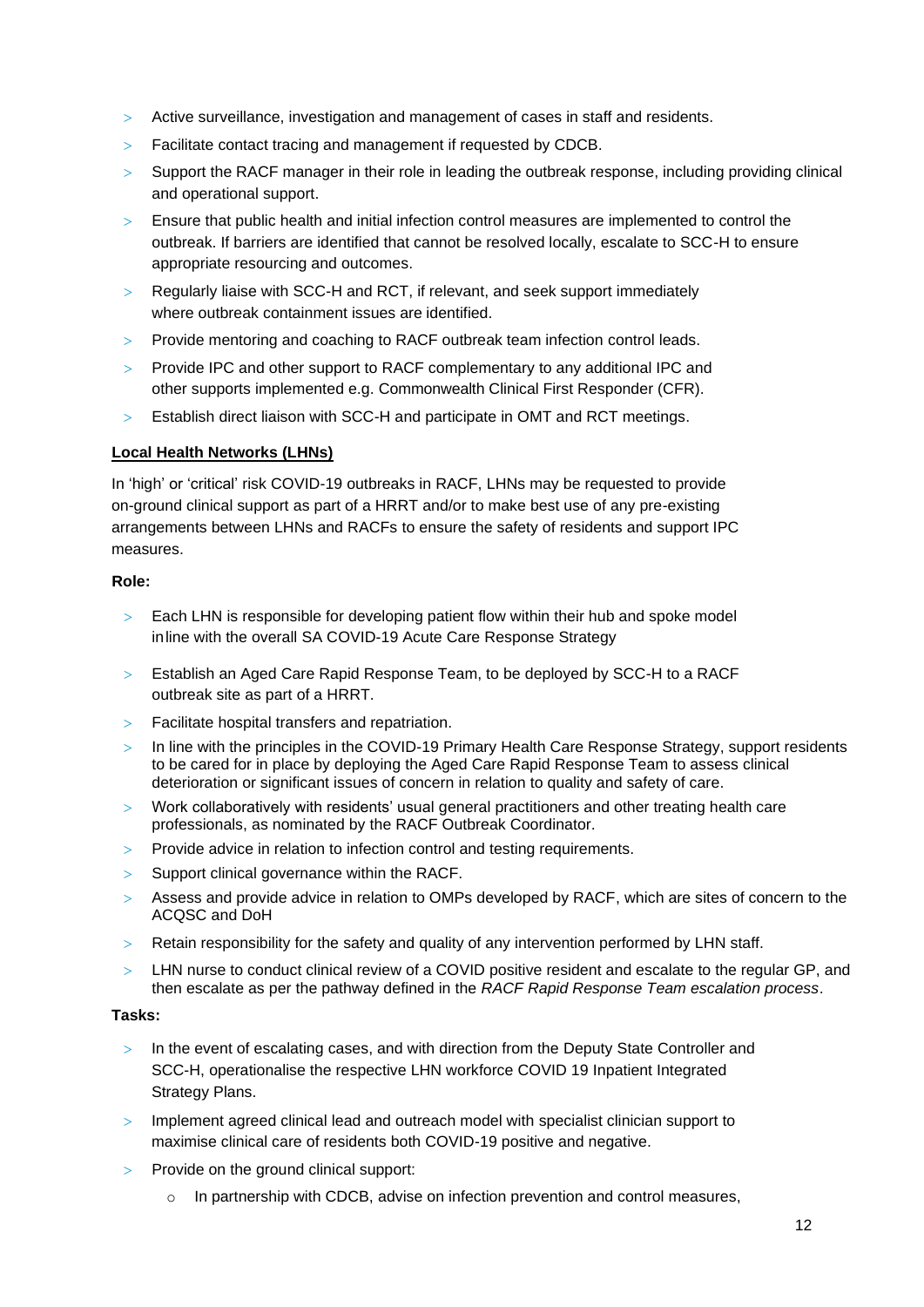including isolating and cohorting residents (for both COVID-19 positive and negative residents), with support for monitoring as needed.

- $\circ$  Determine, through the LHN clinical governance mechanisms, the level and type of specialist care required by residents of the RACF during the period of the outbreak.
- o Support RACF staff / GPs / visiting allied and other health professionals to in providing appropriate patient-centred care, and review/develop advance care plans forresidents.
- $\circ$  In conjunction with the RACF, provide clinical information and support to GPs, Nurse Practitioners, and allied health professionals, where indicated.
- $\circ$  Implement processes to minimise and manage clinical deterioration, including both care-in-place and transfers to hospital in line with the SA COVID-19 Strategy for Residential Aged Care Facilities.
- o Facilitate priority COVID-19 testing of RACF staff, if required.
- LHN Nurse Consultant provides review and assessment of residents, which is communicated to the staff at the RACF.

## <span id="page-12-0"></span>**7.2 Commonwealth Government**

#### <span id="page-12-1"></span>**Commonwealth Department of Health (DoH)**

#### **Role:**

 Provide funding for aged care services and supports for RACFs' capacity to manage COVID-19 outbreaks or exposures<sup>2</sup>.

- $>$  Support viability and capacity of provider to manage outbreak such as access to targeted support services i.e. Commonwealth COVID-19 outbreak reimbursement grants, and guidance materials
- > Support RACF outbreak notifications and case number reporting through the My Aged Care Portal for providers reporting a COVID-19 outbreak or exposure in a RACF.
- > Access to Commonwealth Case Management teams
- Facilitate access to surge workforce resources, including the RCSA Portal, Clinical First Responders and standing nurse teams (where most appropriate)
- Facilitate access to personal protective equipment (PPE) and rapid antigen test (RAT) kits from the National Medical Stockpile (NMS).
- Facilitate rapid response COVID-19 in-reach surge pathology testing services (if required and in collaboration with the state government) $3$ .
- Support access to COVID vaccines for residents and staff (first, second and boosters)
- Facilitate targeted IPC training and support (if required and in collaboration with DHW and ACQSC). These resources should only be engaged after joint agreement with DHW and deployed in a mutually agreed manner as soon as deemed necessary.

<sup>&</sup>lt;sup>22</sup> Notification of one or more cases among residents, and/or two or more staff triggers a Commonwealth response proportionate to the facility's case situation.

<sup>&</sup>lt;sup>3</sup> In South Australia, SA Health and DoH have agreed to testing arrangements facilitated directly between CDCB, RACFs and Clinpath, with DoH to be informed of all testing to ensure contract obligations are adhered to.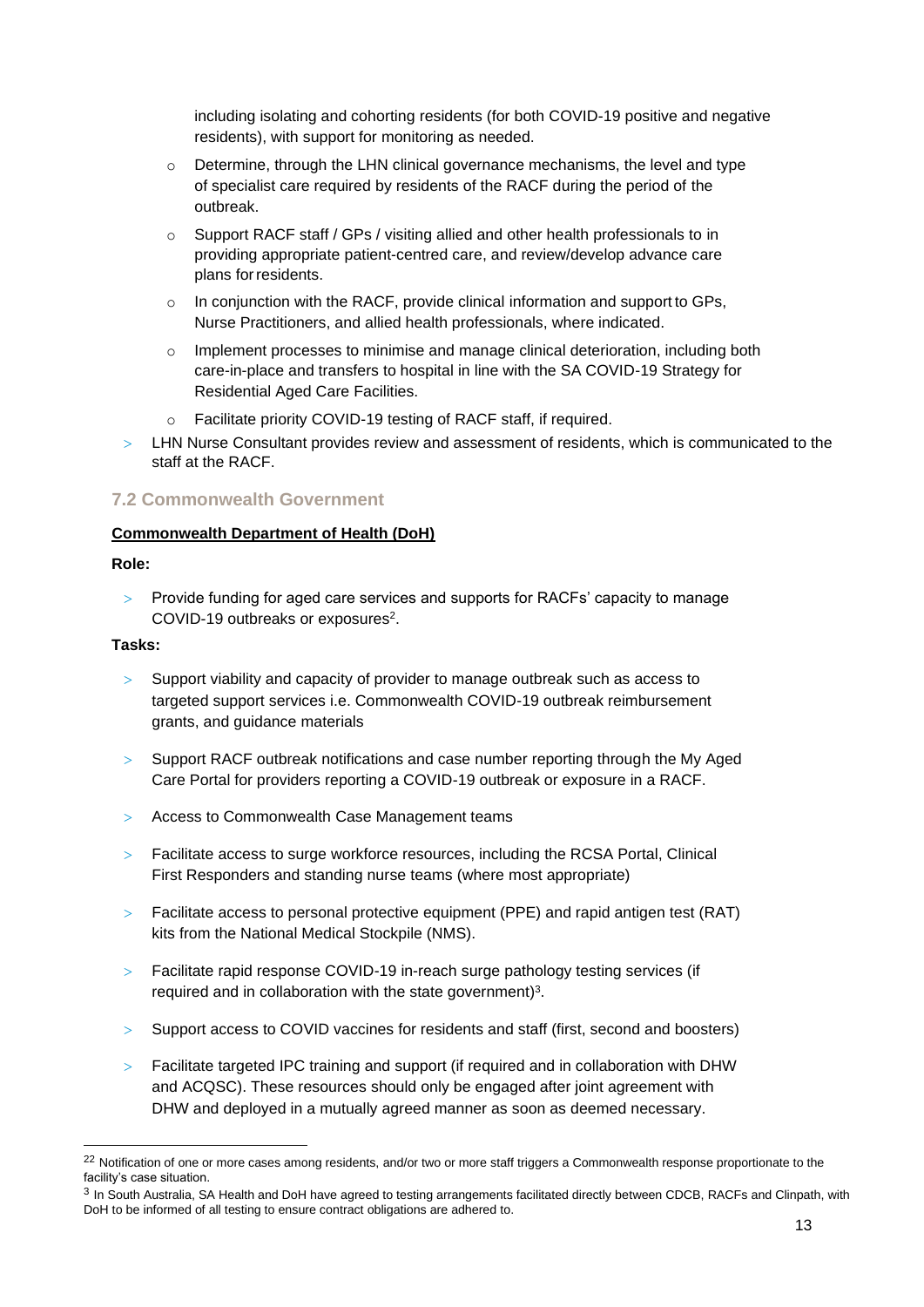- Assist RACFs with access to aged care advocacy services for residents and their representatives and notify national and state-based advocacy services of outbreaks
- Provide financial assistance for costs associated with COVID-19 outbreak management, under Commonwealth COVID-19 outbreak reimbursement grants.
- Respond to media requests directed to the Department and liaise with state public health relations to ensure consistent messaging.
- Participate as a member of the joint SA Aged Care Emergency Response Group to ensure direct liaison and communication channels with key stakeholders are maintained.
- Work collaboratively with RACFs and other stakeholders such as SA Health and Clinical First Responders to assess risk at the facility, and to coordinate appropriate response.
- $>$  Work collaboratively with RACFs and other stakeholders to support resident continuity of access to primary care, and as needed, liaise with SA Primary Health Networks to identify local primary care support and facilitate access to general practice / general practitioner.
- Work collaboratively with RACFs, SA Health and other stakeholders to support the use of acute health sector resources (facilities and staff) to support RACFs managing outbreaks, where possible.

#### <span id="page-13-0"></span>**Aged Care Quality and Safety Commission (ACQSC)**

#### **Role:**

 Provides regulatory oversight of RACFs to protect and enhance the safety, health, wellbeing and quality of life of people residing in the RACF.

- Provide guidance to support the provider's compliance with the *Aged Care Quality Standards*.
- Monitor compliance with the *Aged Care Act 1997* and *Aged Care Quality and Safety Commission Act 2018*.
- Respond to identified compliance issues, including escalating concerns that cannot be resolved locally immediately, as a member of the SA Aged Care COVID Emergency Response Group and RCT.
- Take action to work with the provider to resolve complaints received about the service.
- Provide regulatory information and intelligence, including service/provider risk ratings.
- > Support DHW and the DoH to provide alerts and messaging to the aged care sector.
- Monitor and support providers for infection control and other risks, including targeted monitoring programs.
- Integrate the Commission regulatory case coordination with operational outbreak management.
- Participate as a member of the SA Aged Care COVID Emergency Response Group to ensure direct liaison and communication channels with key stakeholders are maintained.
- $>$  Should the situation warrant, following the decision of the Deputy State Controller SCC-H (in collaboration with the Commonwealth Chief Medical Officer, or delegate),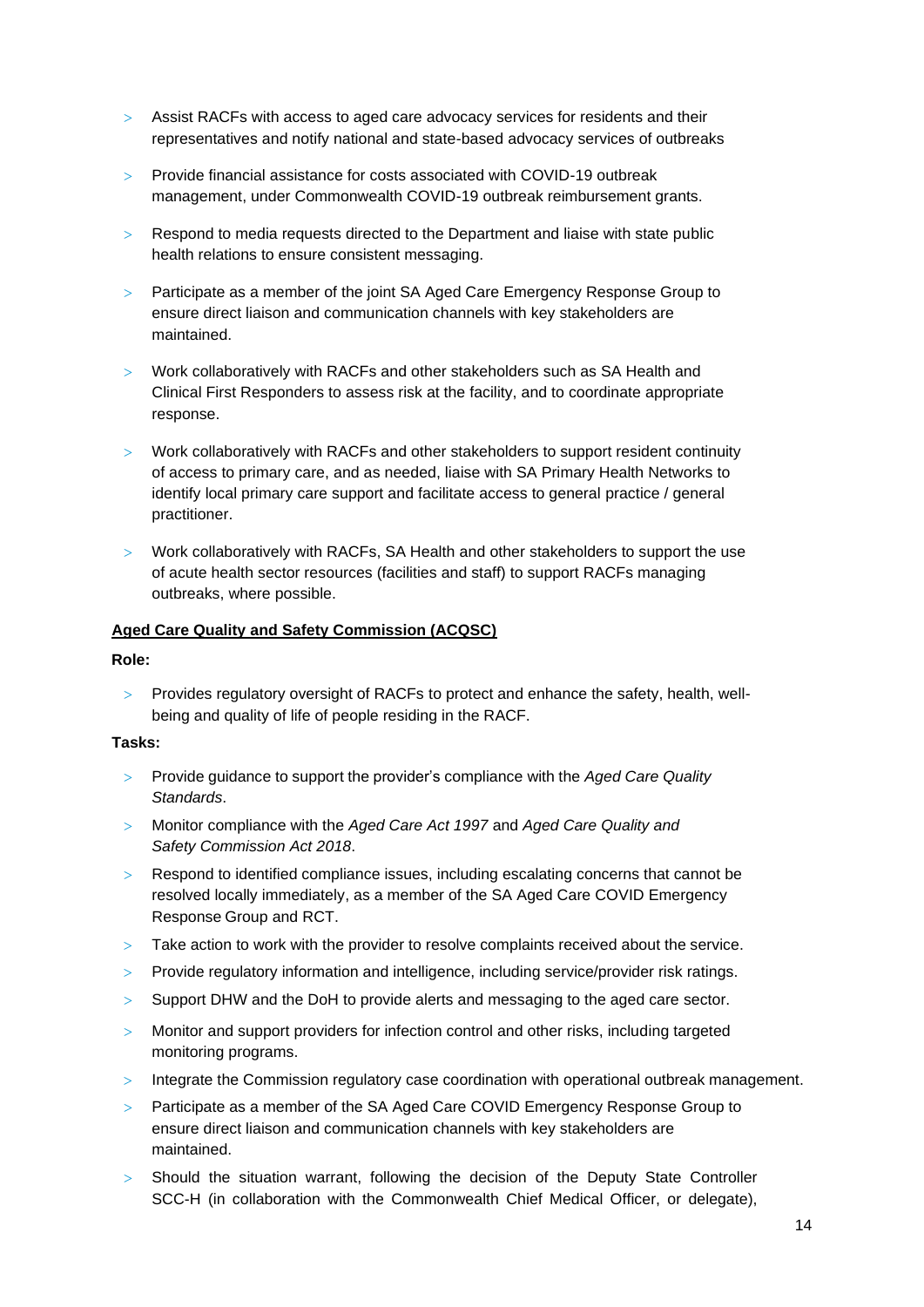establish a physical presence within the SCC-H to assist with the SA Aged Care Emergency COVID Response.

#### <span id="page-14-0"></span>**Residential Aged Care Facility (RACF)**

#### **Role**

- Maintain a current Outbreak Management Plan (OMP) to ensure preparedness in the event of a COVID exposure or outbreak, including engagement with CDCB, LHNs, GPs and allied health services.
- $>$  In the event of an identified confirmed positive case of COVID-19 in a RACF, lead and manage implementation of the RACF OMP to support the safety, health and wellbeing of residents and staff as required by legislation, other regulatory instruments and relevant guidelines, including:
	- o the *Aged Care Act 1997*
	- o the CDNA Guidelines
	- o SA legislation and the *SA COVID-19 Strategy for Residential Aged Care Facilities*
	- o resources provided by ACQSC.
- Communicate a consistent and timely message to engage staff, residents and their families about exposure and outbreak response measures, and to build trust and confidence when there is broader vulnerability.

- Regularly review the RACF COVID-19 OMP to ensure consistency with Commonwealth, State and industry guiding documents in prevention, preparedness and outbreak management actions (ensuring currency with Emergency Directions and public health recommendations).
- > Maintain records or residents, visitor and staff movement to assist with contact tracing.
- Monitor the screening and entry restrictions for residents, workforce and visitors at the RACF, in line with current Emergency Management Directions.
- Arrange / direct COVID-19 testing for residents, staff or visitors displaying symptoms of COVID-19 infection and notify state agencies such as CDCB, as required.
- On identification of a COVID-19 outbreak, implement and maintain the site's OMP, supported by the specialist role of the RACF IPC Lead. The plan will include all the elements as noted in guiding documents, forexample: zoning and cohorting, communication with stakeholders, infection prevention and control practices (including PPE escalation protocols), workforce management, etc. Consideration may be given to implementing all or part of the OMP following an earlier COVID-19 exposure, in case of an outbreak developing.
- Notify and liaise with CDCB and the Commonwealth DoH (via the My Aged Care provider portal) regarding positive COVID-19 test results in staff and residents.
- Immediately establish an Outbreak Management Coordinator.
- Work with CDCB and pathology services (Clinpath) to facilitate contact tracing and testing.
- Attend coordinated OMT meetings convened by the SCC-H for the duration of the outbreak, at a cadence determined by SCC-H.
- Convene internal OMT meetings in accordance with the facility's OMP.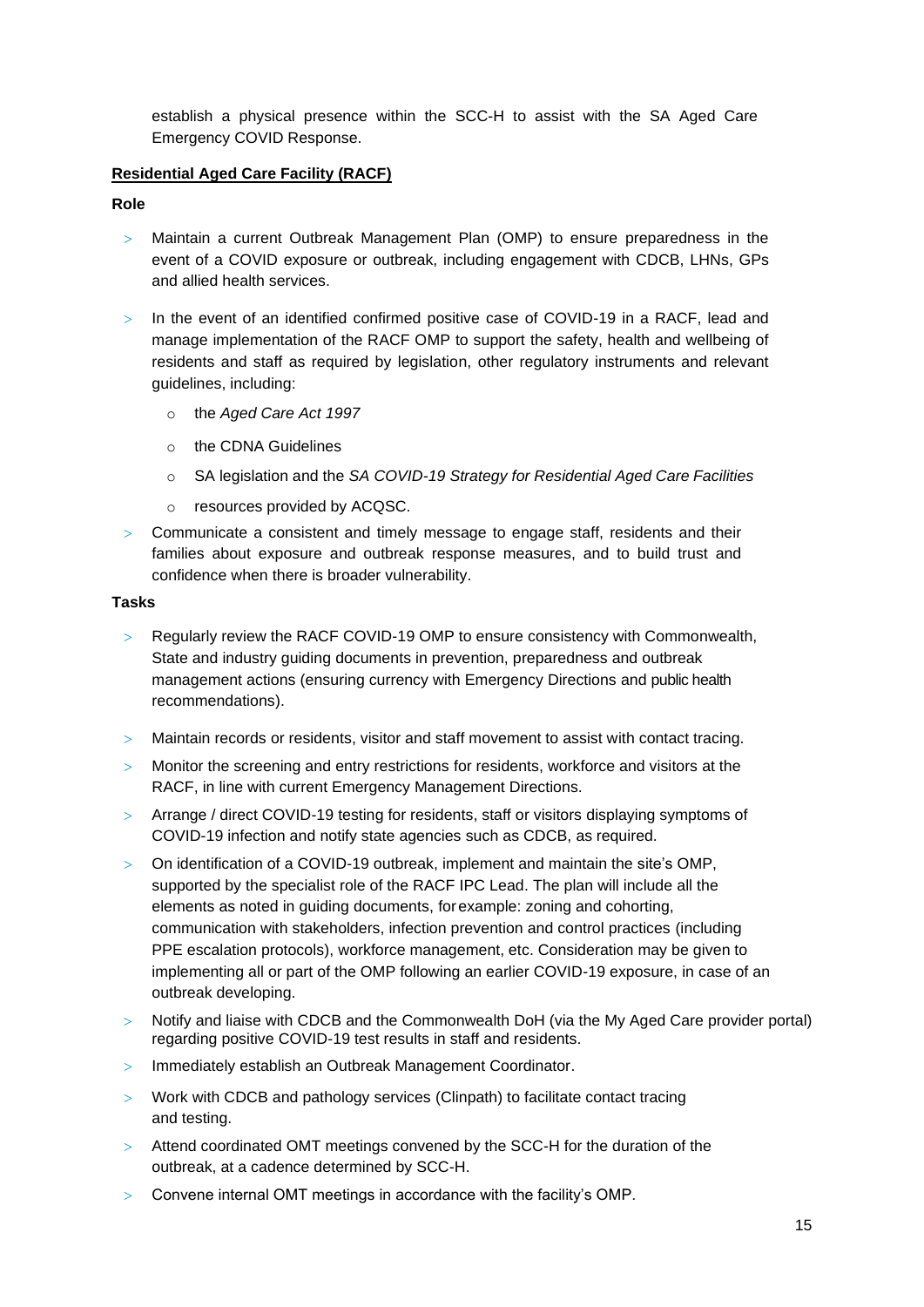- $>$  Liaise with the resident's usual GP and the resident and their family regarding care location decision (care-in-place or hospital transfer if clinically indicated) and inform CDCB of any COVID-positive residents who are transferred to hospital.
- Assess staff resources as detailed in the OMP:
	- o contingency planning in the event of significant staff absence
	- $\circ$  surge staff planning including sourcing staff through labour hire agencies, staff from within the broader organisation, and other providers.
- Implement infection prevention and control escalation measures, including:
	- o implement PPE systems as per the current exposure and outbreak guidelines.
	- $\circ$  in consultation with CDCB, consider isolating and cohorting residents, if appropriate
	- o implement resident and workforce zoning, where appropriate
	- $\circ$  provide priority refresher education on PPE, hand hygiene, and environmental cleaning, including any agency staff
	- o institute standard and transmission-based precautions (contact and droplet)
	- $\circ$  educate and monitor the IPC and PPE practices of essential visitors (eq. end of life, partners in care)
	- o monitor potential work practice breaches (e.g. food trolleys, medication trolleys, computers and mobile devices)
	- o display "Outbreak" signage throughout the RACF
	- $\circ$  designate a support role to monitor PPE donning, doffing, and disposal for potential breaches.
	- o Monitor the induction and competency of all staff (including agency) in IPC and PPE practices.
- $>$  Liaise with the resident's usual GP, and, where appropriate the HRRT, about the clinical management of individual COVID-positive residents and report the required resident clinical data to the OMT.
- Utilise Rapid Antigen Testing, where appropriate for screening purposes and for surveillance testing in line with CDCB advice.
- $>$  Implement additional entry restrictions where appropriate, aligned with long term resident wellbeing and the national **Industry Code for Visiting Residential Aged Care Homes during COVID-19.**
- $>$  Implement workforce management strategies, including isolation and quarantining as advised by CDCB; special outbreak rosters; sourcing surge workforce.
- Implement a timely and responsive COVID-19 exposure and outbreak communication policy with residents and their families, ensuring transparency and open disclosure.
- Provide additional support to prevent deterioration in the health and wellbeing of residents during any periods of restricted movement in the RACF (including issues such as de-conditioning, exacerbation of chronic illness, and psychosocial needs).
- Work with residents, families and GPs to update advanced care plans / advance care directives for residents.
- Facilitate the support of aged care advocacy services (eg. ARAS).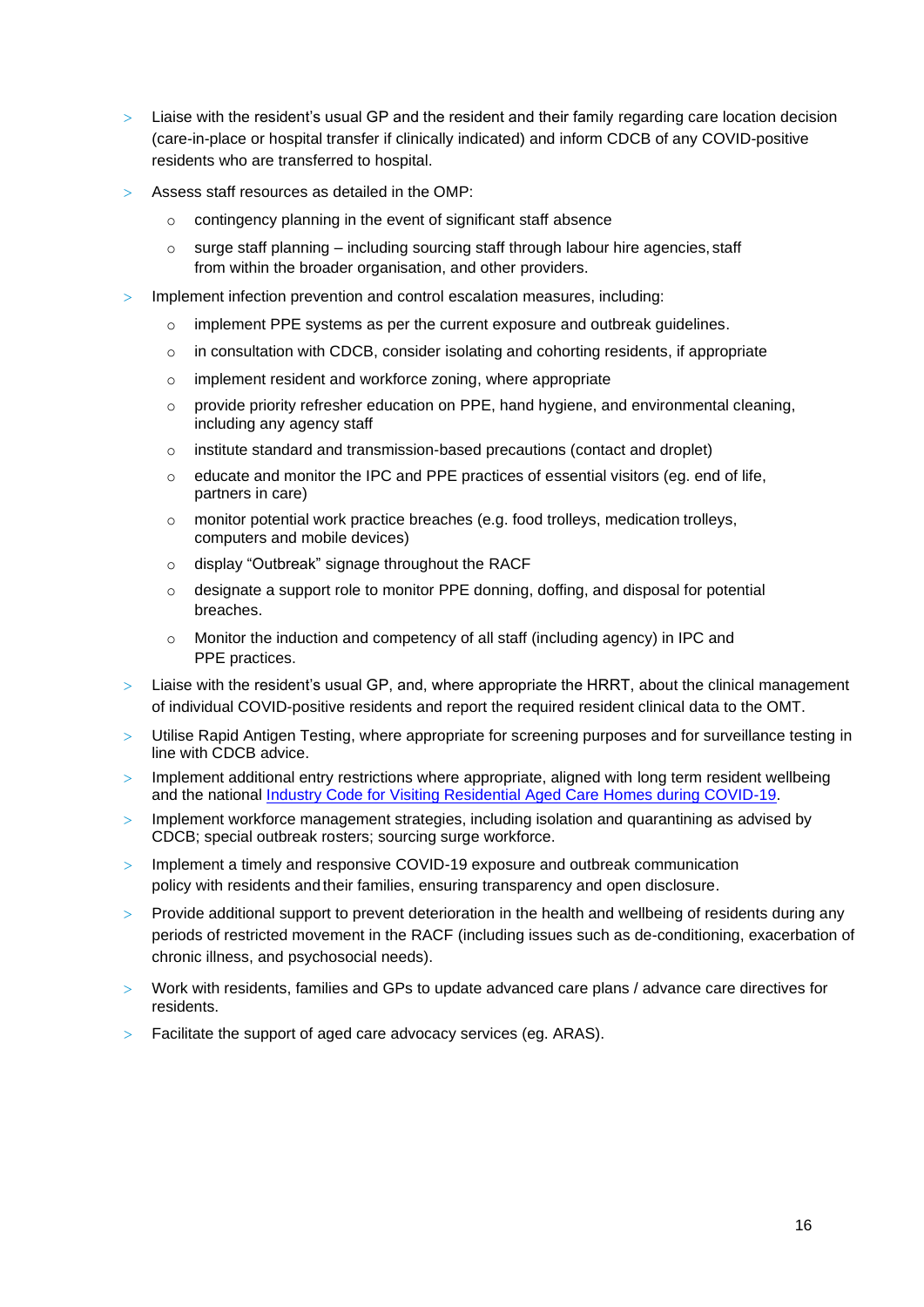# <span id="page-16-0"></span>SA Aged Care COVID Emergency Response Group

Terms of Reference



Government<br>of South Australia

**Australian Government** 

SA Health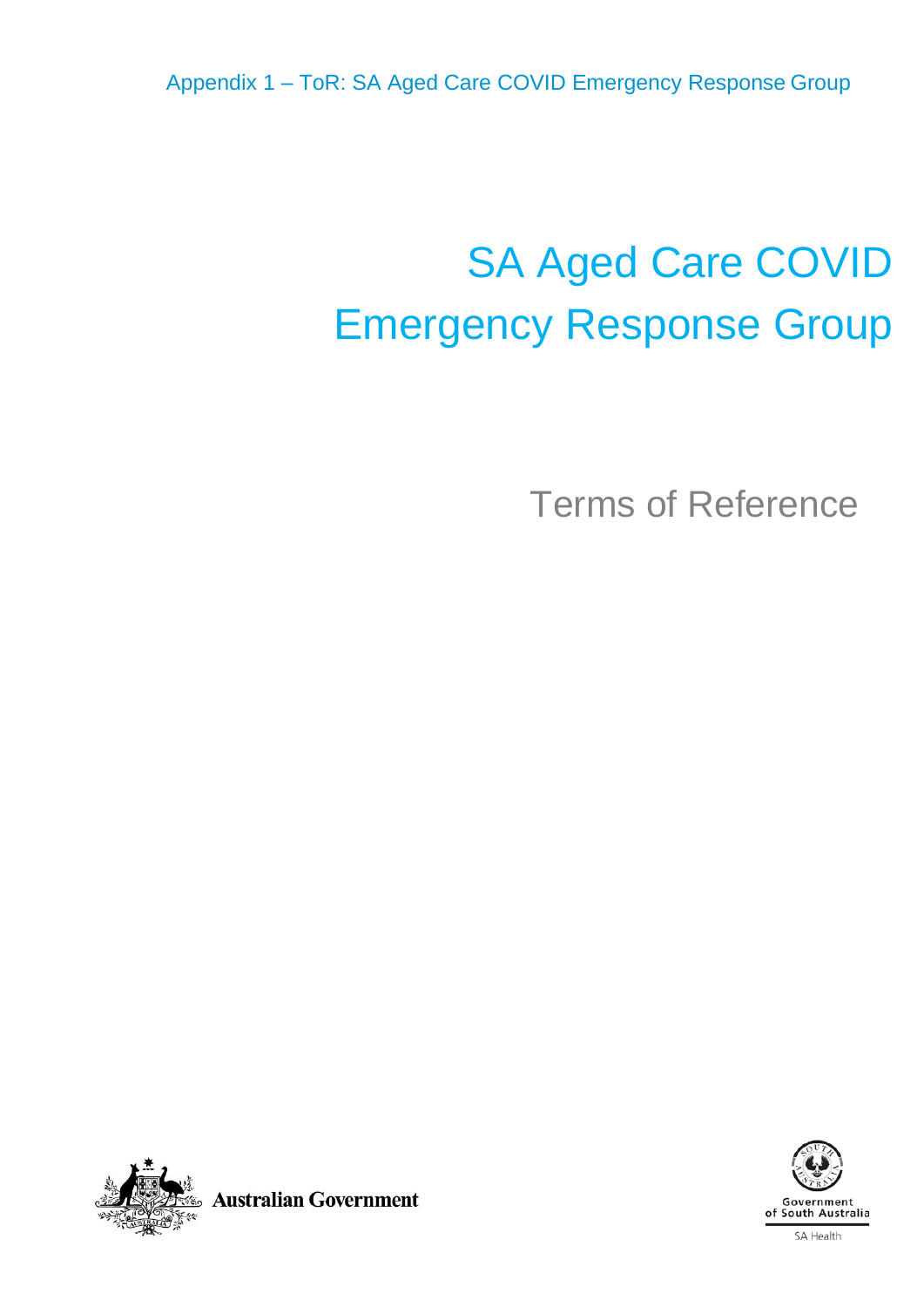# <span id="page-17-0"></span>1. Introduction

The SA Aged Care COVID Emergency Response Group informs and coordinates specialist aged care advice and response as required by the existing SCC-H structure. The SA Aged Care COVID Emergency Response Group will be stood-up in the event of increasing scale and complexity of outbreaks in residential aged care settings. The Department of Health and Wellbeing and the Commonwealth Department of Health have established this group to contain and control outbreaks in residential aged care settings with the objective of bringing these events to an end as quickly and safely as possible.

# <span id="page-17-1"></span>2. Role and Function

The SA Aged Care COVID Emergency Response Group provides strategic direction, active oversight and escalated decision making to:

- $>$  provide a coordinated response mechanism to mobilise resources using existing mechanisms where possible
- determine escalating outbreak management priorities when needed
- $>$  identify, coordinate and provide additional surge capacity and capability to rapidly respond to COVID-19 outbreaks in residential aged care settings
- coordinate and allocate staffing, including surge workforce as needed and ensure appropriate capacity and safety of surge staffing
- identify key messaging required and ensure communication is made to aged care stakeholders relevant to the outbreak and situational events
- $>$  identify priority areas of action, risks and gaps in the aged care response and communicate these to the SCC-H and Commonwealth and State escalation points, as required
- coordinate prevention and preparedness activities to minimise the risk of outbreaks, especially following exposure events
- $>$  coordinate the continuity of care to minimise impacts on clinical, physical and mental health of the residents of a RACF
- ensure situational updates between the state and Commonwealth are provided to inform immediate planning and response
- > effectively integrate with existing state public health emergency response systems, in particular, communication, data and reporting
- function within the State's emergency management framework.

# <span id="page-17-2"></span>3. Membership

The Chair of the SA Aged Care COVID Emergency Response Group is the Director, Office for Ageing Well. A Deputy Chair may be selected, and this person will assume the role of the Chair in absence of the Director.

The ordinary membership shall be determined by the priorities identified as the current focus for the SA Aged Care COVID Emergency Response Group. For the current priorities, membership will consist of:

- OfAW, Director (Chair)
- > CDCB, Director COVID Operations
- CDCB, Aged Care Outbreak Team delegate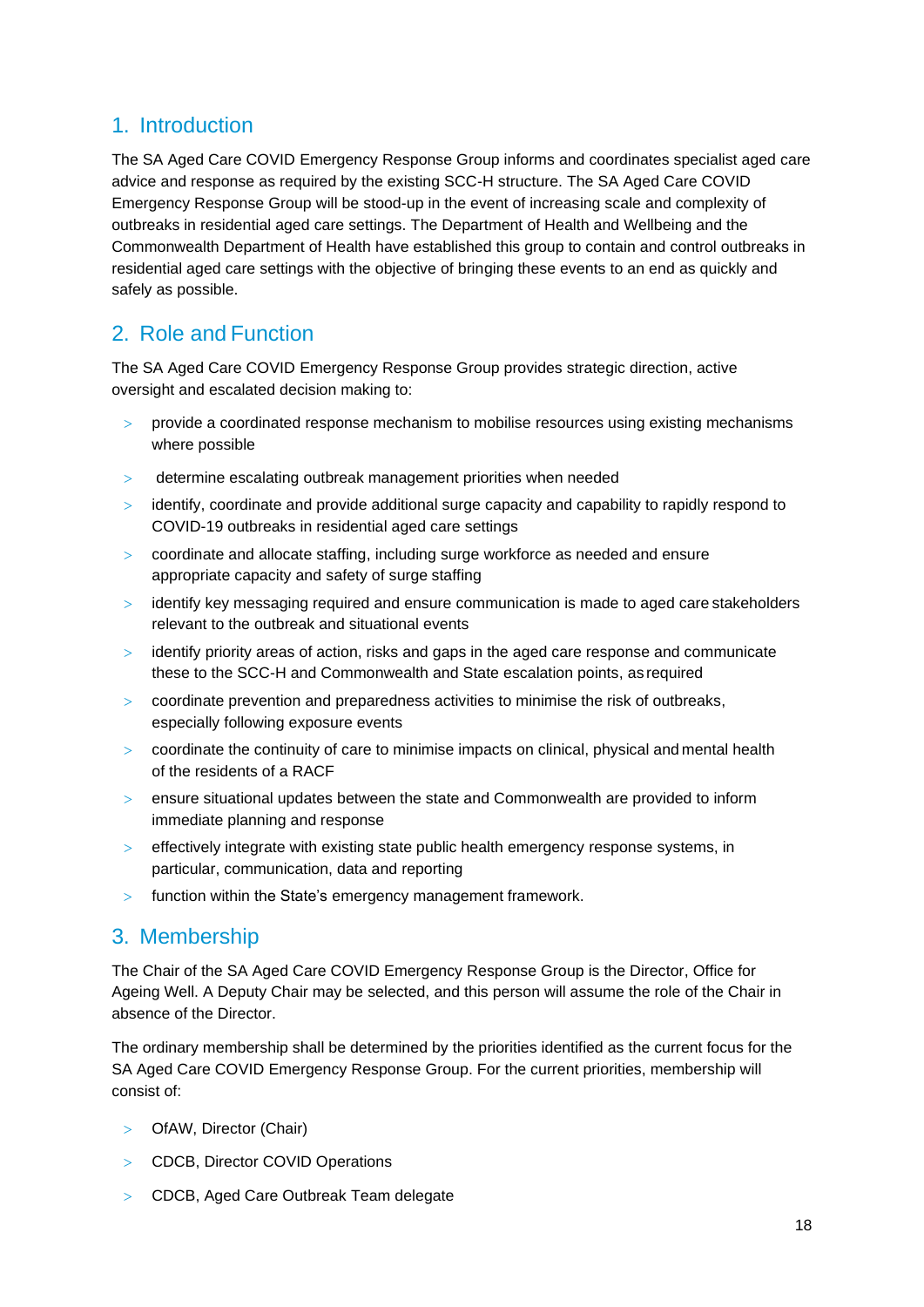- > CDCB, IPC Team delegate
- SCC-H Aged Care Response Team (or other appointed team) delegate
- > DoH, SA/WA State Manager or delegate
- > DoH, Case manager(s)
- ACQSC, Regional Director SA/WA/NT or delegate
- Relevant non-government organisations, eg. Clinpath, ARAS
- Others as required, eg. SAAS, LHNs
- Relevant experts or guests may be invited to participate in certain parts of the meeting discussion with approval from the Chair.

#### <span id="page-18-0"></span>**3.1 Proxies**

Members of the SA Aged Care COVID Emergency Response Group may nominate a proxy to attend a meeting if the member is unable to attend, subject to the following conditions:

- $>$  prior agreement from the Chair, and
- the delegate is required to have relevant authority to exercise the decision-making powersof the member.

## <span id="page-18-1"></span>**3.2 Term of Appointment**

Members are appointed to the Group for the duration of the priority work that they are responsible for and subject to these Terms of Reference.

## <span id="page-18-2"></span>4. Operational Mechanisms

## <span id="page-18-3"></span>**4.1 Frequency of Meetings**

The SA Aged Care Emergency COVID Response Group shall meet daily throughout a high-risk outbreak period and the immediate post outbreak period, or otherwise in accordance with a meeting schedule determined by the Chair. Additional / extraordinary meetings may be called as required by the Chair.

## <span id="page-18-4"></span>**4.2 Protocol for Communication**

The Group will develop a consensus approach to the formal communication to both internal and external stakeholders, including:

- > minuted meeting discussion and decisions out-of-session correspondence and communication
- time-critical escalation of information.

## <span id="page-18-5"></span>**4.3 Agenda items**

The Chair will determine the formal standing agenda, but members may raise an item under 'Other Business' if necessary and if time permits.

#### <span id="page-18-6"></span>**4.4 Decision making**

The SA Aged Care COVID Emergency Response Group will make decisions and provide advice to the SCC-H.

Decisions are primarily made in-session at meetings. Should a decision be required that cannot be delayed until the next meeting, the Chair may approve that an out-of-session decision be sought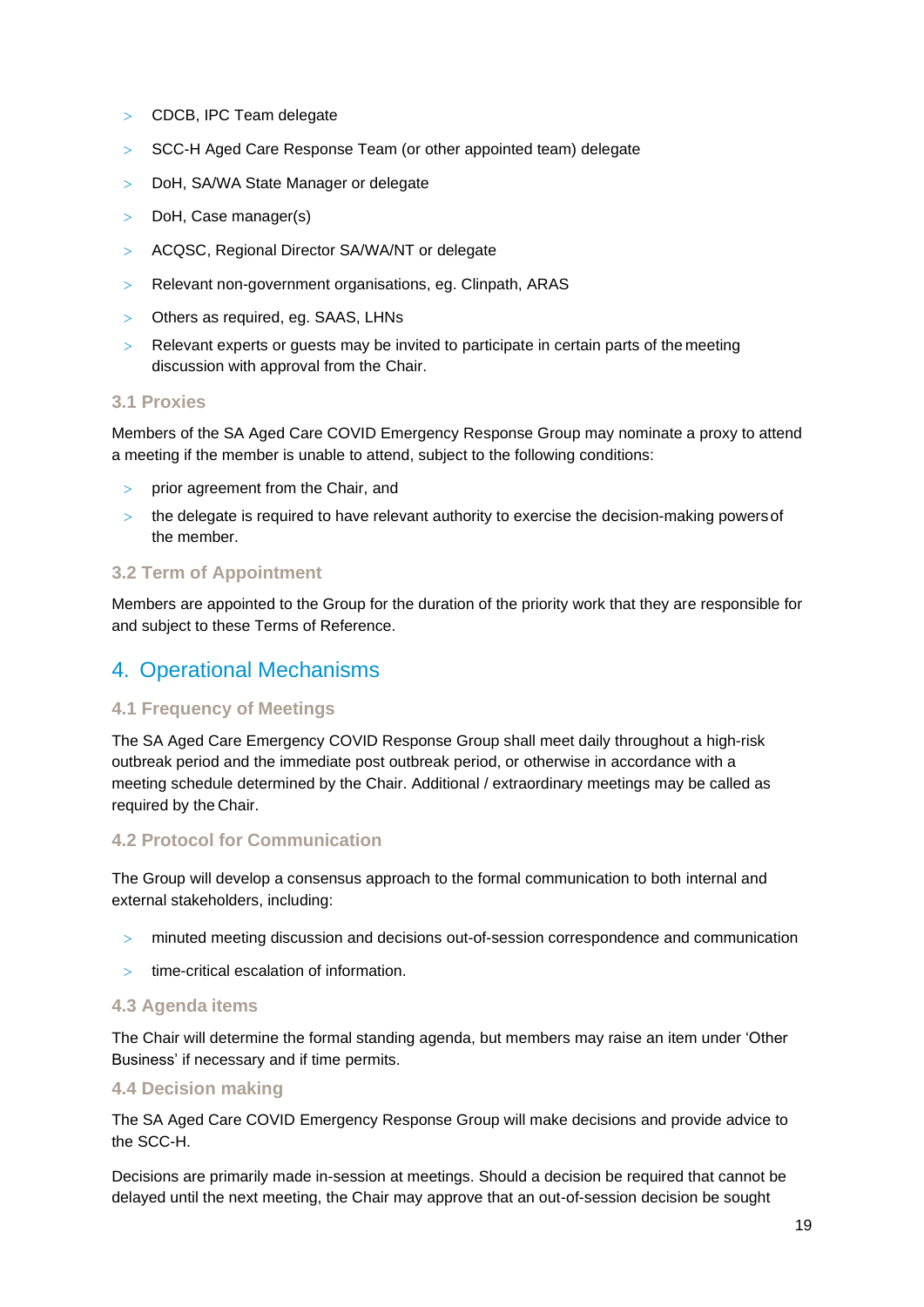from members via email.

Members are not only to represent the views of their own areas, but are to represent the best interests of aged care consumers and the South Australian public in decision making.

A quorum is constituted when more than two thirds of the group members are in attendance and must include the Chair or the Deputy Chair.

## <span id="page-19-0"></span>**4.5 Executive Support**

Executive support (the Secretariat) for the SA Aged Care COVID Emergency Response Group shall be provided by the Office for Ageing Well.

A standing agenda will be followed for meetings.

The Secretariat will record decisions and action items arising out of each meeting, and circulate these to members as soon as possible after the meeting.

The Secretariat will maintain an accurate and up to date electronic record on Objective of the SA Aged Care COVID Emergency Response Group's discussions, including at a minimum:

- Terms of Reference, agendas and records of each meeting, including action and decision items
- Papers circulated for discussion or information papers tabled at meetings
- Correspondence received or prepared on behalf of the SA Aged Care COVID Emergency Response Group

The group files are the property of DHW and must be preserved in accordance with the State Records Act 1997 and the Freedom of Information Act 1991.

#### <span id="page-19-1"></span>**4.6 Conflicts of interest and behaviour**

Where a member has a pecuniary interest (its origin being external to the organisation) in a matter which is before the meeting for discussion, that member should not take part in the discussion or decision unless the Chair of the meeting is satisfied that the interest is unlikely to affect the member's independent judgment in the matter. The interest must be declared to the Chair and recorded in the minutes.

Members' behaviour is to be based on the principles of the South Australian Public Sector Code of Conduct and the relevant Government Directives and Guidelines.

#### <span id="page-19-2"></span>**4.7 Review Date**

The SA Aged Care COVID Emergency Response Group will review the relevance and value of its work and Terms of Reference on a three-monthly basis or at the agreement of the group.

# <span id="page-19-3"></span>5. Reporting

The SA Aged Care COVID Emergency Response Group will report to the State Control Centre - Health, as required, and outcomes distributed to the Commonwealth Department of Health.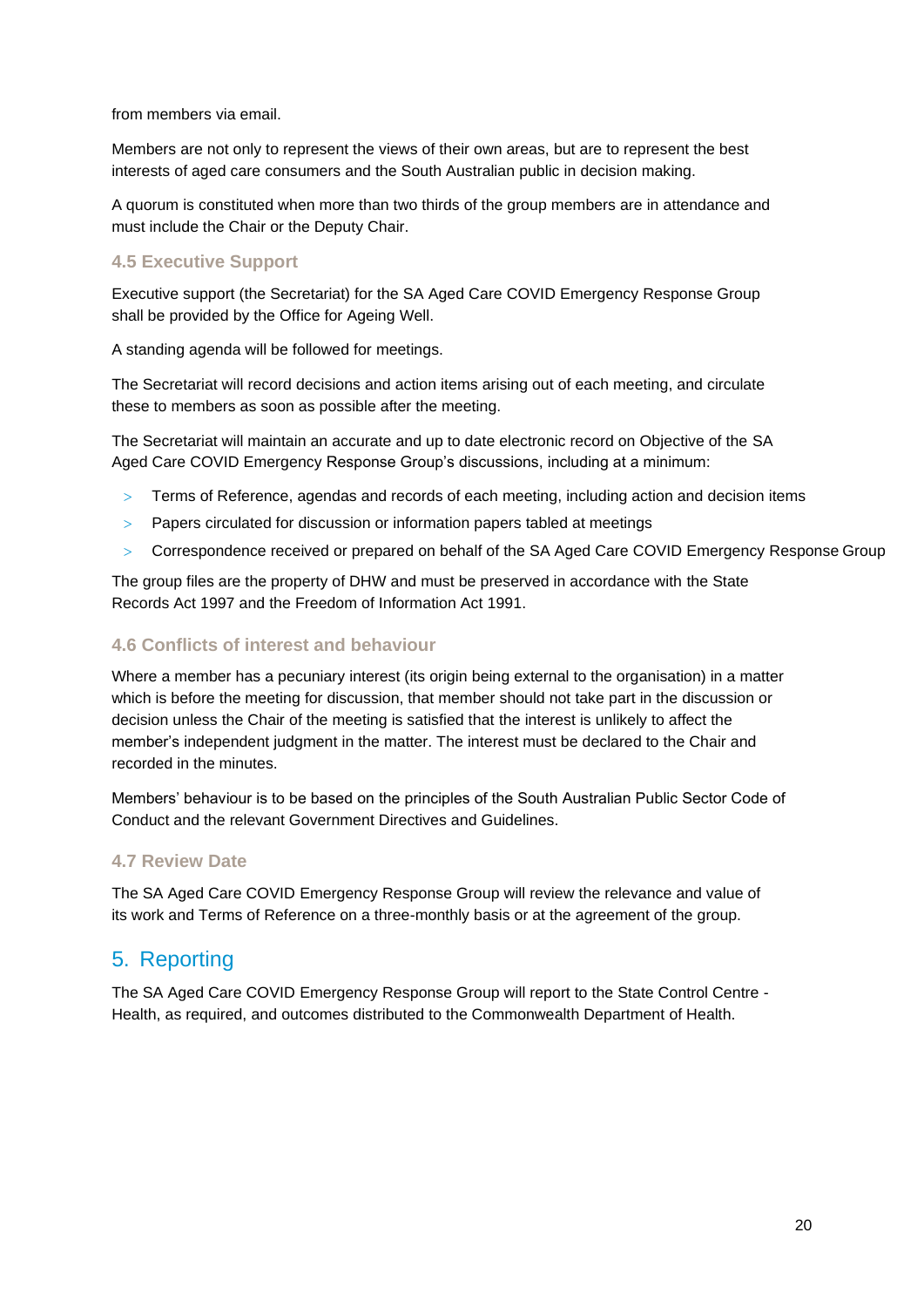## <span id="page-20-0"></span>**5.1 Document Control Information**

| Version | <b>Effective From</b> | Effective To  | <b>Change Summary</b>                                              |
|---------|-----------------------|---------------|--------------------------------------------------------------------|
| 2.0     | 15 March 2022         |               | Updated for the evolving COVID-<br>19 situation in South Australia |
| 1.1     | 5 March 2021          | 15 March 2022 | Updated draft for Joint Protocol                                   |
| 1.0     | 19 November 2020      | 5 March 2021  | First draft                                                        |

 $\Box$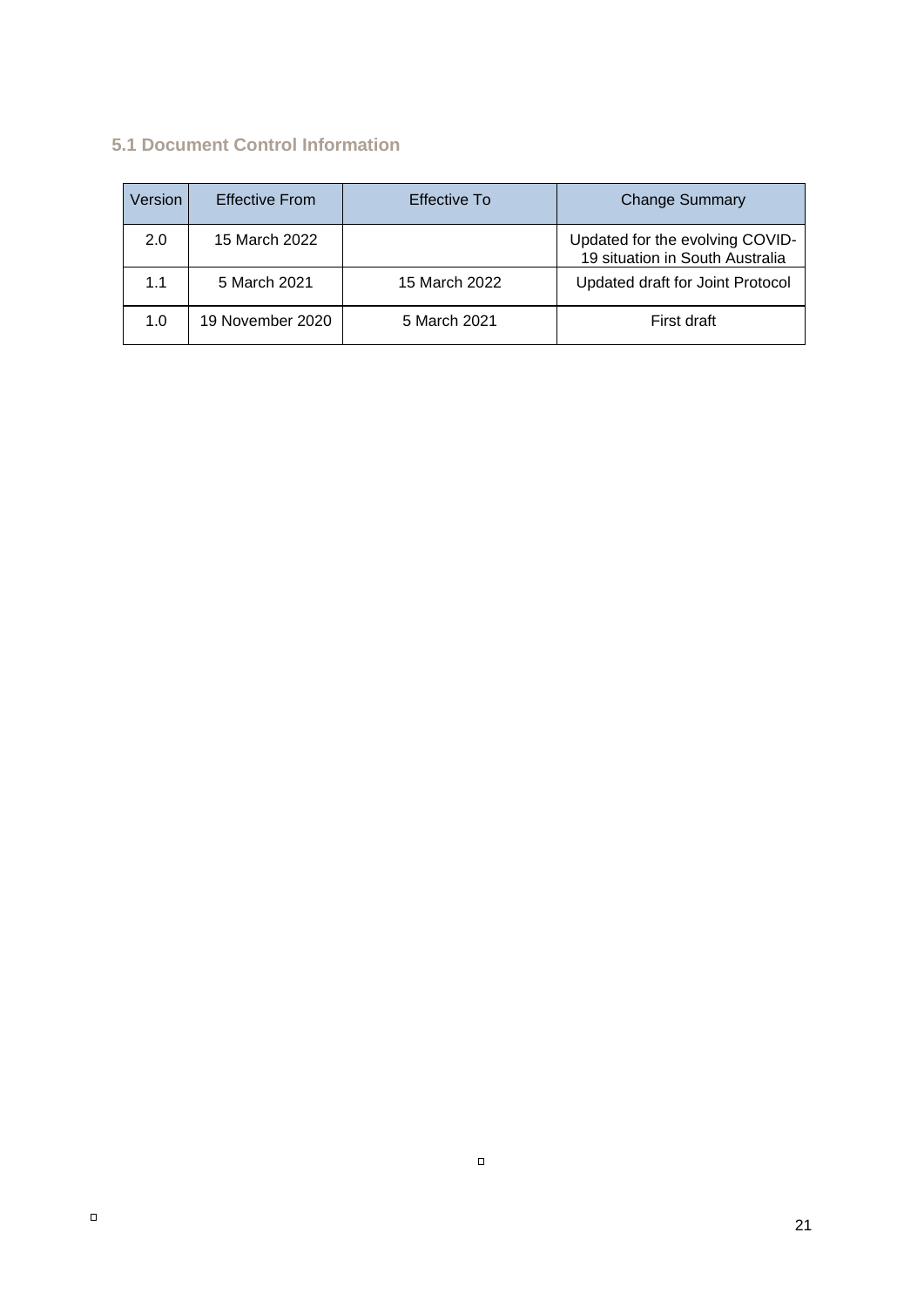# Appendix 2 – Membership

<span id="page-21-0"></span>

| Name/Trigger                                                                                                                                                                                           | <b>Members</b>                                                                                                                                                                                                                                                                                                                                                                                                                                                                                                                                                                                                                                                                                                                                                                                                                                                               | <b>Functions</b>                                                                                                                                                                                                                                                                                                                                                                                                                                                                                                                                                                                                                                                                                                                                                                                                                                                                                                                                                                                                                                                                                              | <b>Meeting Frequency</b>                                                                                                                              |
|--------------------------------------------------------------------------------------------------------------------------------------------------------------------------------------------------------|------------------------------------------------------------------------------------------------------------------------------------------------------------------------------------------------------------------------------------------------------------------------------------------------------------------------------------------------------------------------------------------------------------------------------------------------------------------------------------------------------------------------------------------------------------------------------------------------------------------------------------------------------------------------------------------------------------------------------------------------------------------------------------------------------------------------------------------------------------------------------|---------------------------------------------------------------------------------------------------------------------------------------------------------------------------------------------------------------------------------------------------------------------------------------------------------------------------------------------------------------------------------------------------------------------------------------------------------------------------------------------------------------------------------------------------------------------------------------------------------------------------------------------------------------------------------------------------------------------------------------------------------------------------------------------------------------------------------------------------------------------------------------------------------------------------------------------------------------------------------------------------------------------------------------------------------------------------------------------------------------|-------------------------------------------------------------------------------------------------------------------------------------------------------|
| <b>Outbreak Management Team</b><br>(OMT)<br>TRIGGER: Identification of a 'high' or<br>'critical' risk COVID-19 outbreak in a<br>RACF that has been escalated to the<br>SCC-H for coordinated response. | <b>RACF Outbreak Coordinator</b><br>$\geq$<br>and other delegates, as<br>required including:<br>CEO<br>$\circ$<br><b>RACF Manager</b><br>$\circ$<br><b>Clinical Supervisor</b><br>$\circ$<br><b>Workforce Manager</b><br>$\circ$<br>CDCB, Aged Care Outbreak<br>$\geq$<br>team delegate<br>CDCB, IPC team delegate<br>$\geq$<br>SCC-H, Aged Care Response<br>$\geq$<br>Team delegate<br>Forward Commander and other<br>$\geq$<br>members of the Clinical HRRT<br>(as required)<br>Commonwealth DoH,<br>$\geq$<br>SA/WA State Manager or<br>delegate, and/or<br><b>Commonwealth Case</b><br>Manager<br><b>ACQSC, Regional Director</b><br>$\geq$<br>SA/WA/NT or delegate<br>Clinpath<br>$\rm{>}$<br>Office for Ageing Well delegate<br>$\geq$<br>SAAS delegate (as required)<br>$\geq$<br><b>CHAIR: SCC-H Aged Care Response</b><br>Team with Secretariat support by<br>SCC-H | SCC-H to stand up an<br>$\geq$<br>OMT meeting upon<br>identification of a high-risk<br>COVID-19 outbreak in<br>RACF to coordinate<br>appropriate management<br>of the outbreak.<br>Ensure strong and effective<br>$\geq$<br>management structures in<br>place to manage the outbreak<br>Implement the OMP- noting<br>$\geq$<br>that this plan will remain<br>dynamic<br>Support the RACF provider to<br>$\geq$<br>implement appropriate control<br>measures, including restriction of<br>resident movement, restriction of<br>non-essential visitor access,<br>rapid audit of infection prevention<br>and control, access to and<br>correct usage of PPE<br>Assess staff resources and surge<br>$\geq$<br>staff planning within the OMP<br>and activate the Commonwealth<br>workforce surge program (if<br>required)<br>Ensure resources are adequate,<br>$\geq$<br>including:<br><b>PPE</b><br>$\circ$<br>Laboratory and testing<br>$\circ$<br>(including access to RAT)<br>Identify and investigate all<br>$\geq$<br>positive COVID-19 cases<br>Establish approach to<br>$\geq$<br>clinical care, including | Meeting frequency to be determined<br>based on a risk assessment and may<br>be adjusted throughout the outbreak<br>according to scale and complexity. |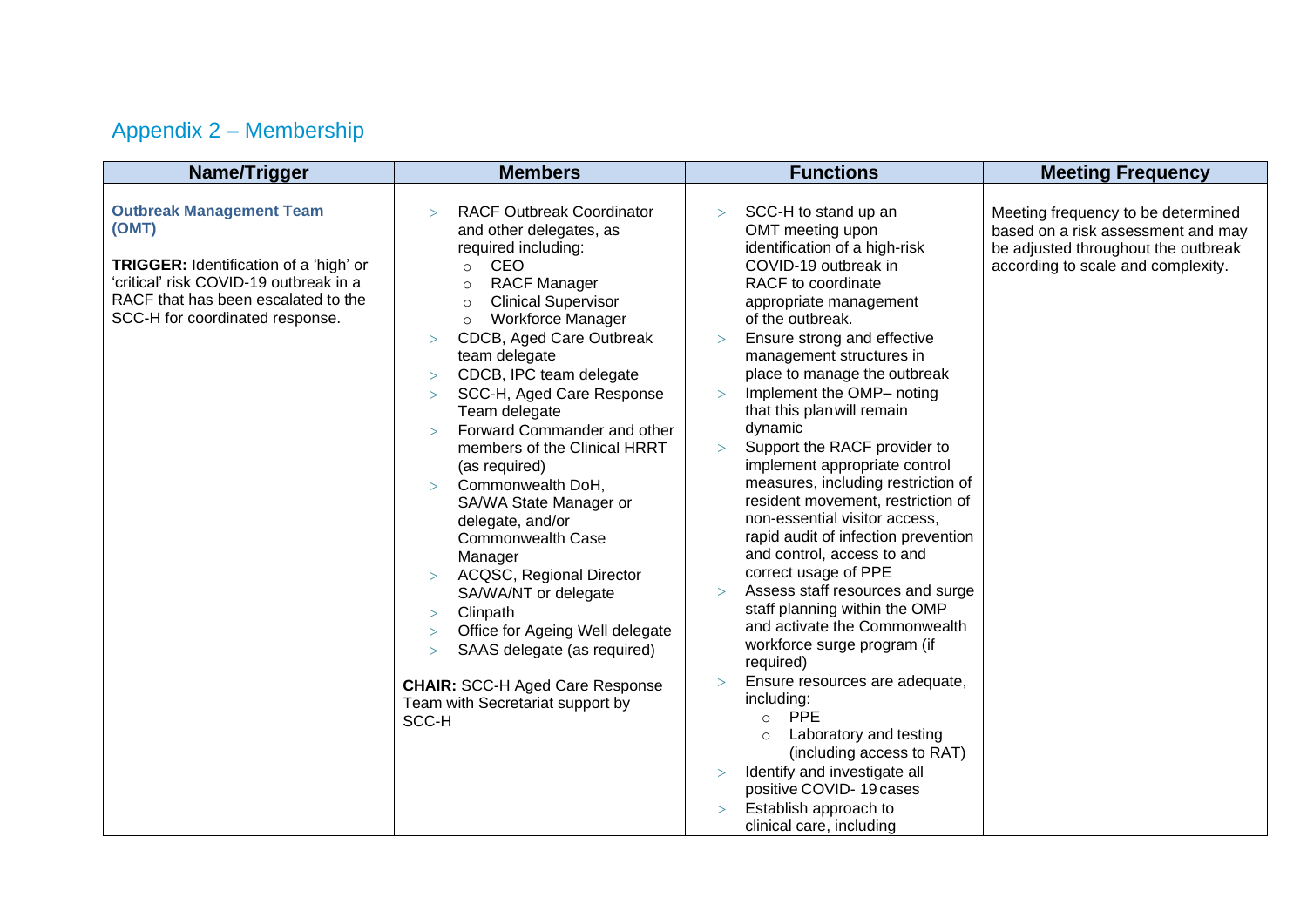|                                                                                                                                                                                                                                                                                                                                                       |                                                                                                                                                                                                                                                                                                                                                                                                                                                                                                                                                                                                                                                                              | escalation pathway to and<br>from hospital<br>Ensure a communication<br>$\geq$<br>strategy is in place for each<br>resident and their<br>representative (use external<br>expertise as required, eg.<br>ARAS)<br>Support communication<br>$\geq$<br>between all<br>stakeholders.<br>Document agreed actions,<br>$\geq$<br>including points of dissent.<br>Report and escalate progress,<br>$\geq$<br>issues and learnings to the<br>SCC-H.                                                                                                          |                                                                                                                                    |
|-------------------------------------------------------------------------------------------------------------------------------------------------------------------------------------------------------------------------------------------------------------------------------------------------------------------------------------------------------|------------------------------------------------------------------------------------------------------------------------------------------------------------------------------------------------------------------------------------------------------------------------------------------------------------------------------------------------------------------------------------------------------------------------------------------------------------------------------------------------------------------------------------------------------------------------------------------------------------------------------------------------------------------------------|----------------------------------------------------------------------------------------------------------------------------------------------------------------------------------------------------------------------------------------------------------------------------------------------------------------------------------------------------------------------------------------------------------------------------------------------------------------------------------------------------------------------------------------------------|------------------------------------------------------------------------------------------------------------------------------------|
| <b>Response Coordination Team (RCT)</b><br><b>TRIGGER: Confirmation a COVID-19</b><br>outbreak in a RACF where additional<br>coordination of resources or escalation<br>of action is required.<br>[RCT membership, roles and frequency<br>of meetings for RACF exposures and<br>outbreaks will be scaled determined on<br>a situation-specific basis] | Deputy State Controller, SCCH<br>$\geq$<br>(as required)<br>Commander, SCCH (as<br>$\geq$<br>required)<br><b>SCCH Aged Care Response</b><br>$\geq$<br>Team delegate<br>Director CDCB COVID<br>$\geq$<br>Operations or delegate<br><b>CDCB Aged Care Outbreak</b><br>$\geq$<br>Team delegate<br><b>CDCB Nursing Director</b><br>$\geq$<br>Infection Control Service or<br>delegate<br>Director, Office for<br>$\geq$<br>Ageing Well or delegate<br>Deputy Chief<br>$\geq$<br>Executive, System<br>Leadership and<br>Design (as required)<br><b>Forward Commander</b><br>$\geq$<br>of the Clinical HRRT<br>Relevant LHN delegate<br>><br>SAAS delegate (as required)<br>$\geq$ | The RCT meeting is<br>$\geq$<br>convened in the event of a<br>high risk or escalating<br>outbreak in a RACF and<br>chaired by SCC-H.<br>The RCT will identify the<br>increased response actions<br>required, consider risks and<br>mitigations, and coordinate<br>the appropriate<br>agency/service providers to<br>execute and manage them<br>accordingly<br>Based on the risk<br>$\geq$<br>assessment, the RCT will<br>plan and recommend<br>interventions to manage the<br>very high risk COVID-19<br>outbreak and deescalate the<br>situation. | In the event RCT is activated,<br>meeting frequency adjusted<br>according to the scale and<br>complexity of the COVID<br>outbreak. |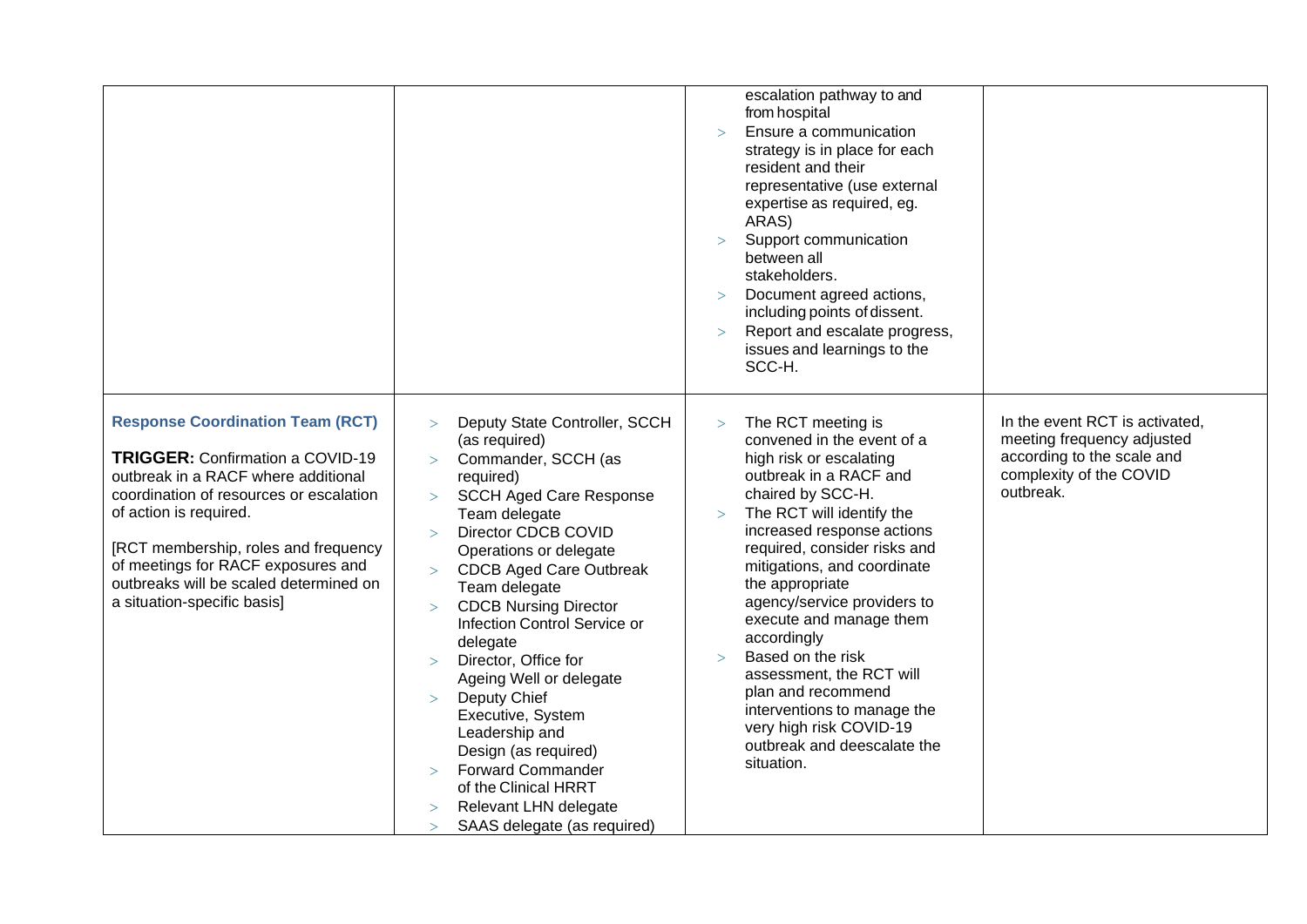| <b>Health Rapid Response Team</b><br>(HRRT)<br><b>TRIGGER:</b> The requirement to<br>physically deploy a HRRT (including<br>clinical support) in response in an aged<br>care outbreak will be evaluated by the<br>SCC-H at OMT on a situation-specific<br>basis | Commonwealth DoH<br>$\geq$<br>SA/WA State Manager, or<br>other senior delegate<br><b>ACQSC Regional</b><br>$\geq$<br><b>Director</b><br>SA/WA/NT, or<br>other senior<br>delegate<br>Any other relevant<br>$\geq$<br>or applicable<br>person/agency<br>depending on the<br>circumstances.<br><b>CHAIR: SCC-H Commander or</b><br>delegate, with Secretariat by SCC-H<br><b>DHW Forward Commander</b><br>$\geq$<br><b>LHN Aged Care Rapid</b><br>$\geq$<br>Response Team, as required<br>Additional supports as required,<br>$\geq$<br>including infection control<br>specialist(s) | The HRRT's Forward<br>$\geq$<br>Commander is the incident<br>controller and will work<br>closely to support the<br><b>RACF's Outbreak</b><br>Management Team.<br>The HRRT may be deployed<br>to the RCF to establish an<br>onsite presence.<br>The HRRT may be onsite<br>$\geq$<br>providing clinical and<br>infection control support<br>throughout the period of an<br>outbreak. | The HRRT will report back to the<br>SCC-H via regular OMTs                         |
|-----------------------------------------------------------------------------------------------------------------------------------------------------------------------------------------------------------------------------------------------------------------|-----------------------------------------------------------------------------------------------------------------------------------------------------------------------------------------------------------------------------------------------------------------------------------------------------------------------------------------------------------------------------------------------------------------------------------------------------------------------------------------------------------------------------------------------------------------------------------|------------------------------------------------------------------------------------------------------------------------------------------------------------------------------------------------------------------------------------------------------------------------------------------------------------------------------------------------------------------------------------|------------------------------------------------------------------------------------|
| <b>SA Aged Care COVID</b><br><b>Emergency Response Group</b><br>TRIGGER: In the event of multiple,<br>concurrent COVID-19 outbreaks in<br><b>RACFs</b>                                                                                                          | <b>DHW</b><br>OfAW, Director or other senior<br>$\geq$<br>delegate<br><b>CDCB, COVID Operations</b><br>$\geq$<br>Director or senior delegate<br>CDCB, Aged Care Outbreak<br>$\geq$<br>Team delegate                                                                                                                                                                                                                                                                                                                                                                               | The SA Aged Care COVID<br><b>Emergency Response Group provides</b><br>strategic direction, active oversight<br>and escalated decision making in the<br>event of multiple, concurrent COVID-<br>19 outbreaks in RACF:<br>Provides a coordinated<br>$\geq$                                                                                                                           | Meeting frequency will be<br>determined by the relative risk of<br>the COVID event |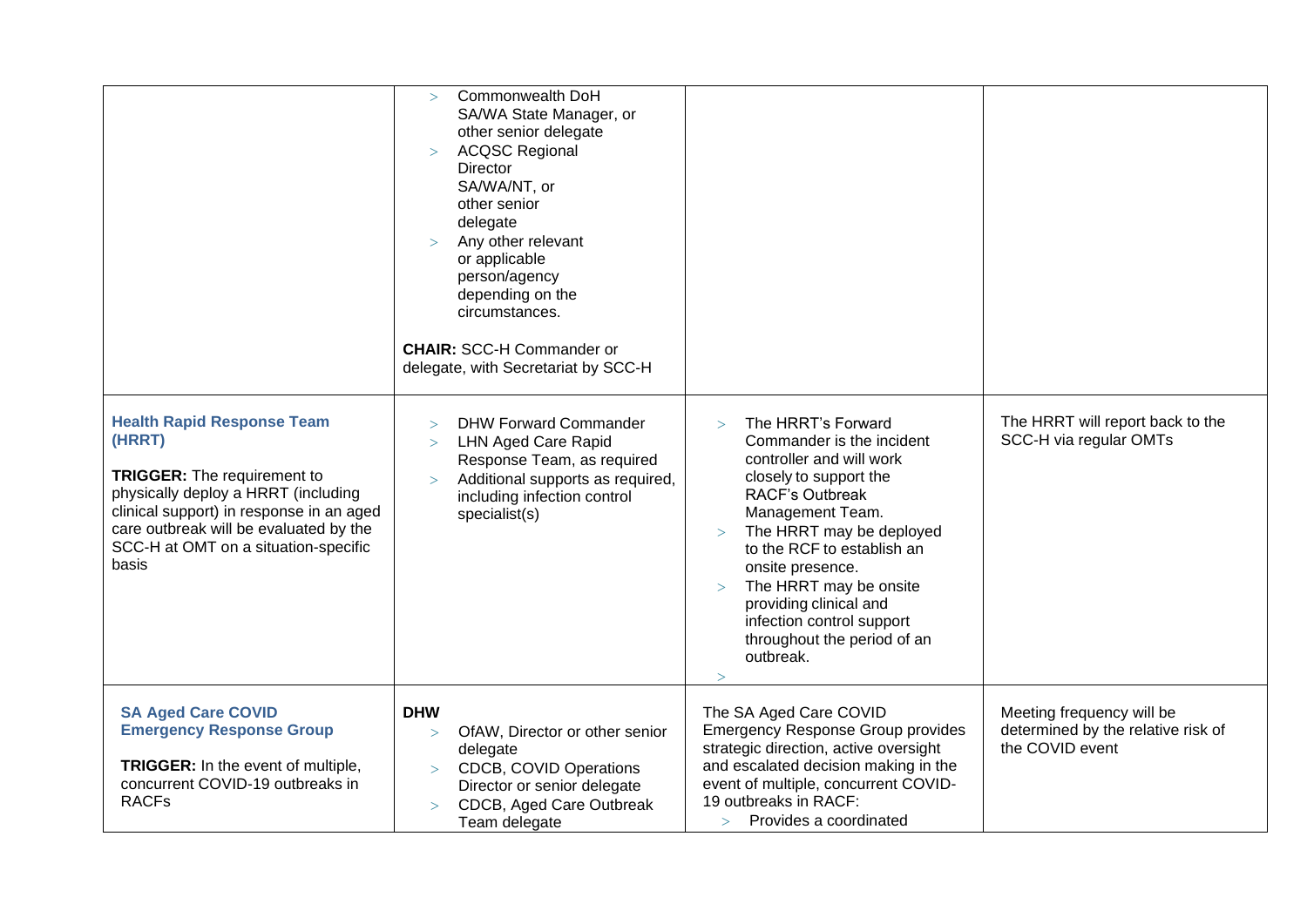| CDCB, IPC team delegate<br>$\geq$<br><b>SCC-H Aged Care Response</b><br>$\geq$<br>Team delegate<br>Commonwealth<br>DoH, SA/WA State Manager, or<br>$\geq$<br>delegate<br>Relevant Case Manager(s)<br>$\geq$<br>ACQSC, Regional Director<br>$\geq$<br>SA/WA/NT, or delegate<br>Non-government organisations /<br><b>Others as required</b><br><b>ARAS</b><br>$\geq$<br>Clinpath<br>$\geq$<br><b>SAAS</b><br>$\geq$<br><b>LHNs</b><br>$\geq$<br>Relevant experts or guests may<br>$\geq$<br>be invited to participate in<br>certain parts of the meeting<br>discussion with approval from | response mechanism to<br>mobilise state and<br>Commonwealth resources,<br>using existing mechanisms<br>where possible and<br>escalating priority if needed.<br>Identifies, coordinates and<br>$\geq$<br>provides additional surge<br>capacity and capability to<br>rapidly respond to COVID-19<br>outbreaks in RACF, or to<br>provide additional<br>preparedness support to<br>RACF located in identified<br>high risk areas.<br>Identifies priority areas of<br>$\geq$<br>action, risks and gaps in the<br>aged care response and<br>escalates these to relevant<br>Commonwealth and State<br>leadership, as required. |
|-----------------------------------------------------------------------------------------------------------------------------------------------------------------------------------------------------------------------------------------------------------------------------------------------------------------------------------------------------------------------------------------------------------------------------------------------------------------------------------------------------------------------------------------------------------------------------------------|-------------------------------------------------------------------------------------------------------------------------------------------------------------------------------------------------------------------------------------------------------------------------------------------------------------------------------------------------------------------------------------------------------------------------------------------------------------------------------------------------------------------------------------------------------------------------------------------------------------------------|
|                                                                                                                                                                                                                                                                                                                                                                                                                                                                                                                                                                                         |                                                                                                                                                                                                                                                                                                                                                                                                                                                                                                                                                                                                                         |
| the Chair.<br><b>CHAIR:</b> Director, Office for Ageing Well<br>with Secretariat by OfAW                                                                                                                                                                                                                                                                                                                                                                                                                                                                                                | Coordinates prevention and<br>preparedness activities<br>minimise the risk of outbreaks<br>in RACF, especially in event<br>of community wide<br>transmission<br>Ensures situational updates<br>$\geq$<br>between the state and<br>Commonwealth are provided<br>to inform immediate planning<br>and responding.                                                                                                                                                                                                                                                                                                          |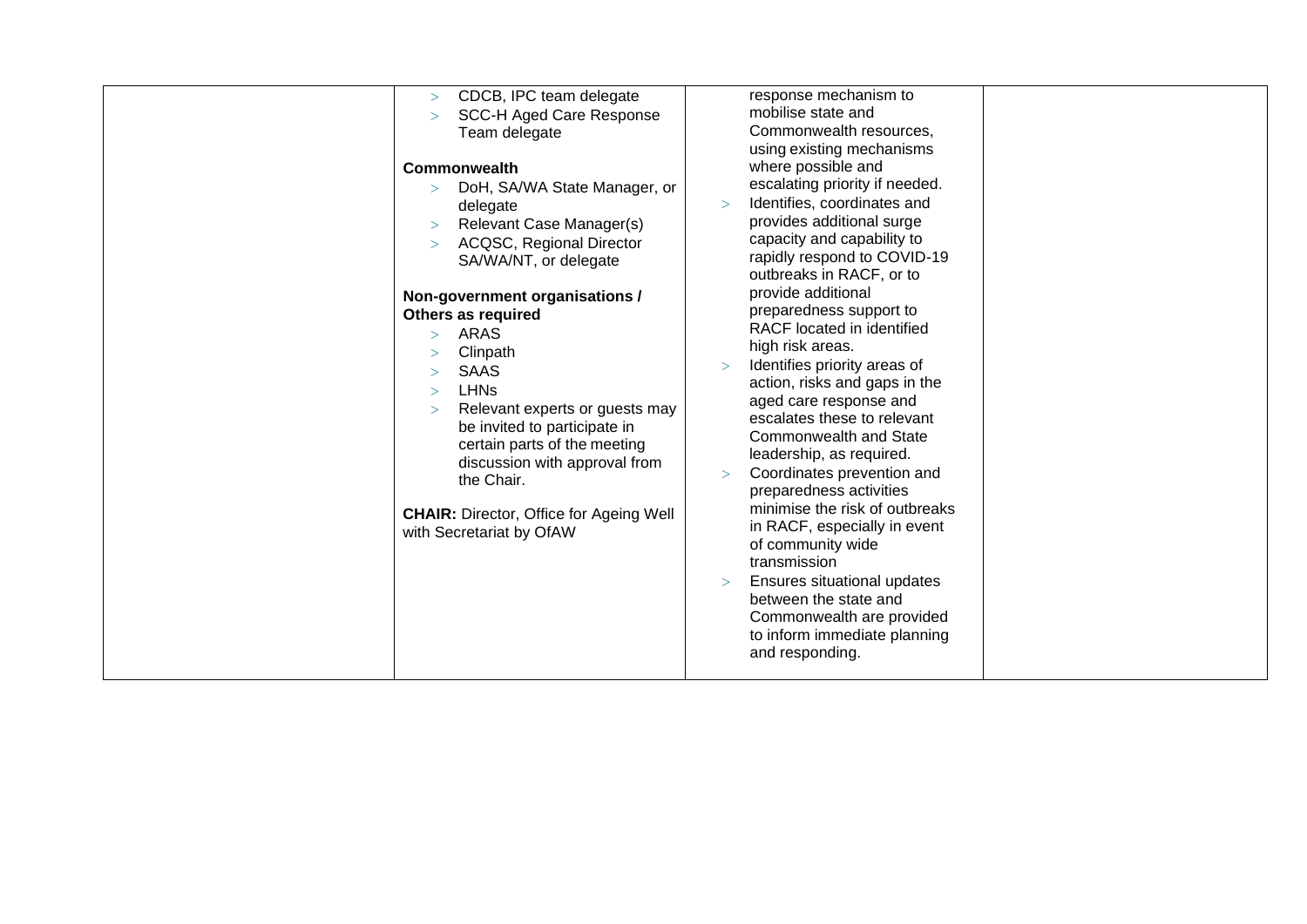# <span id="page-25-0"></span>Appendix 3 – Acronyms

| <b>ACQSC</b>                | Aged Care Quality and Safety Commission                         |
|-----------------------------|-----------------------------------------------------------------|
| <b>ARAS</b>                 | <b>Aged Rights Advocacy Service</b>                             |
| <b>CDCB</b>                 | Communicable Disease Control Branch                             |
| <b>CDNA</b>                 | Communicable Diseases Network Australia                         |
| <b>CFR</b>                  | <b>Clinical First Responder</b>                                 |
| <b>DHW</b>                  | Department for Health and Wellbeing (DHW)                       |
| <b>DoH</b>                  | Department of Health                                            |
| <b>IPC</b>                  | <b>Infection Prevention Control</b>                             |
| LHN                         | <b>Local Hospital Network</b>                                   |
| <b>MPS</b>                  | Multi-Purpose Services Program                                  |
| <b>NATSIFAC</b>             | National Aboriginal and Torres Strait Island Flexible Aged Care |
| <b>NMS</b>                  | <b>National Medical Stockpile</b>                               |
| <b>Of AW</b>                | Office for Ageing Well                                          |
| <b>OMP</b>                  | Outbreak Management Plan                                        |
| <b>OMT</b>                  | Outbreak Management Team                                        |
| <b>PPE</b>                  | Personal Protective Equipment                                   |
| <b>RCT</b>                  | <b>Response Coordination Team</b>                               |
| <b>RACF</b>                 | <b>Residential Aged Care Facility</b>                           |
| <b>SCC-H</b><br><b>SAAS</b> | State Control Centre - Health<br><b>SA Ambulance Service</b>    |
|                             |                                                                 |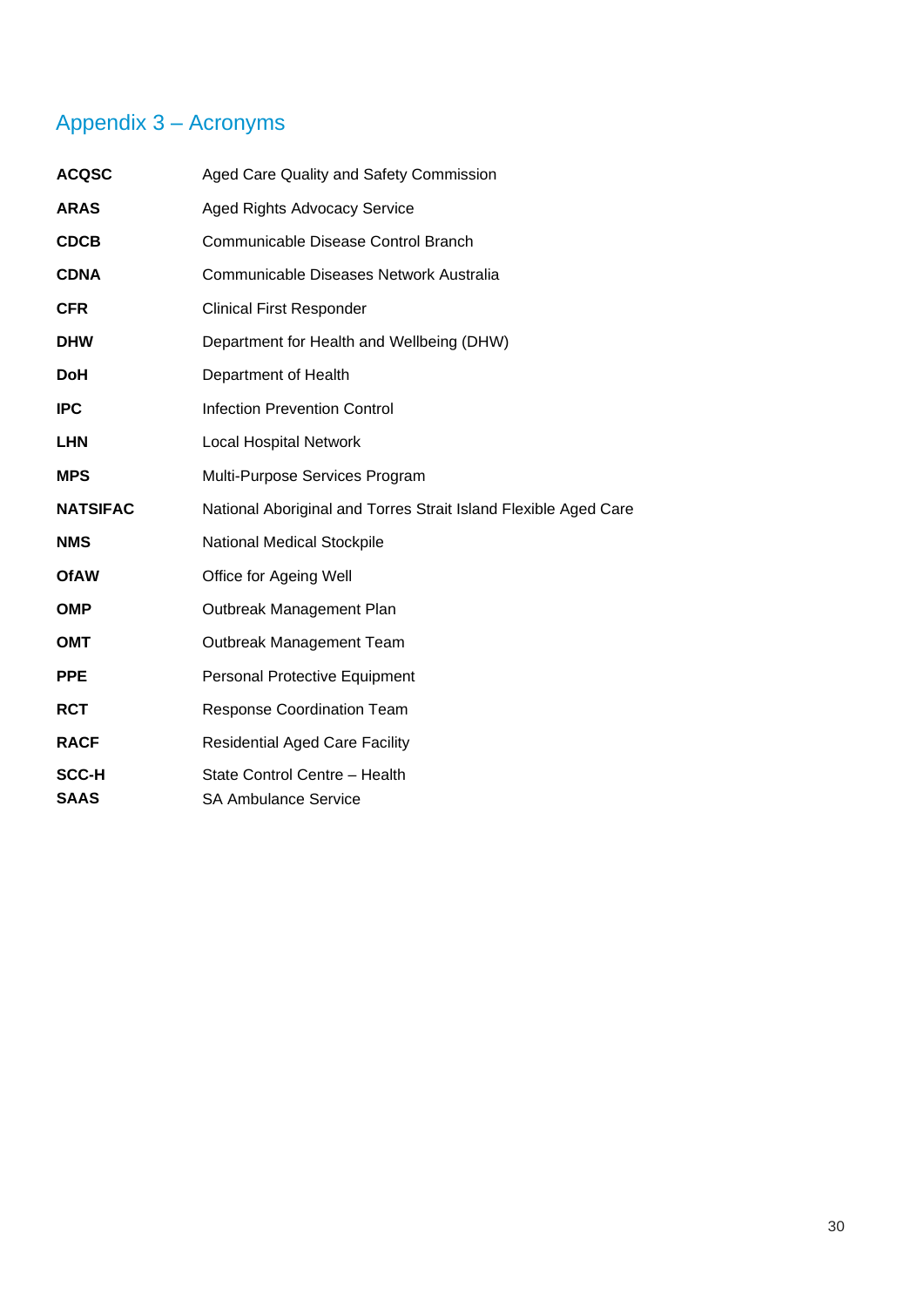# Appendix 4 - Joint Parties

#### SIGNED

for and on behalf of the Commonwealth of Australia Acting through the Department of Health

Signature: Signature: Signature: Signature: Signature: Signature: Signature: Signature: Signature: Signature: Signature: Signature: Signature: Signature: Signature: Signature: Signature: Signature: Signature: Signature: Si Name:  $M$  $(2)$   $M$  $(3)$   $M$  $(4)$ 

Position: Deputy Secretary, Ageing and Aged Care

**SIGNED** 

for and on behalf of the The South Australian Government Acting through the Department for Health and Wellbeing

Position: Chief Executive Department for Health and Wellbeing

Date:  $29/3/22$ 

Department of Health

Date:  $1 \overline{3}$  /  $3$  /2<sup>-2</sup>